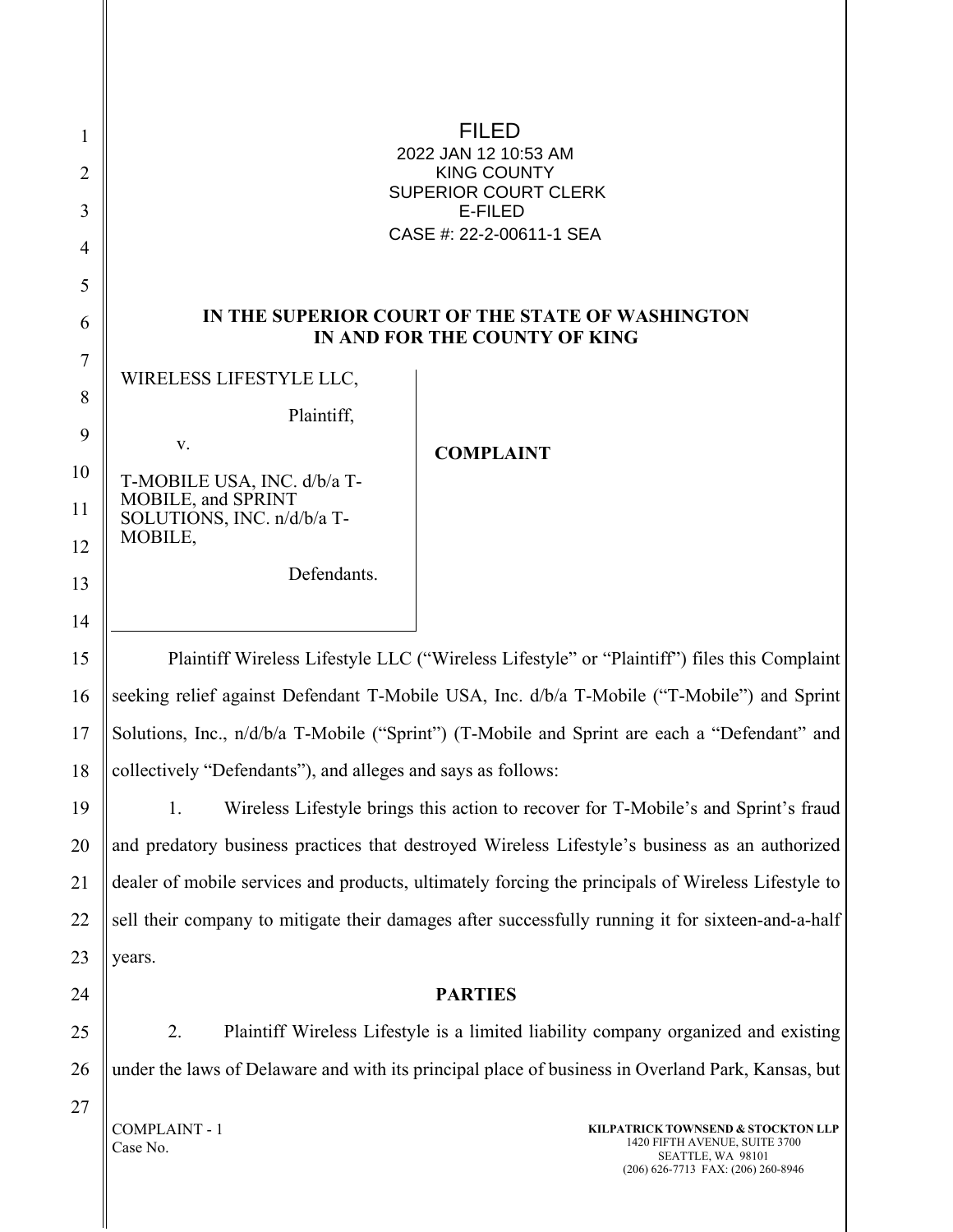with locations and operations in other areas, including Idaho, Illinois, Missouri, California, Florida, Wisconsin, Minnesota, New Jersey, New York, Oregon, Pennsylvania, and Puerto Rico.

1

2

3

4

5

6

3. Defendant T-Mobile is a corporation organized and existing under the laws of Delaware, with a headquarters in Bellevue, Washington.

4. Defendant Sprint is a is a Missouri corporation with its principal place of business at 6200 Sprint Parkway, Overland Park, Kansas 66251.

7

8

9

# **JURISDICTION AND CHOICE OF LAW**

5. Jurisdiction in this Court is proper because T-Mobile has its principal place of business in this state.

10 11 12 13 14 6. T-Mobile forced Wireless Lifestyle to execute contracts, including Retailer Services Agreements (" $RSAs$ ")<sup>[1](#page-1-0)</sup> that contain clauses requiring JAMS arbitration in Seattle, Washington and provide that "[t]his Agreement and the rights and obligations of the parties under this Agreement will be construed in accordance with and will be governed by the laws of the State of Washington, without regard to the conflict of laws or choice of law provisions."

15 16 17 18 19 20 7. If the T-Mobile Agreements are set aside as the result of fraud (as they should be), the Washington choice of law and arbitration provisions would not apply. Wireless Lifestyle fully reserves (and hereby states in the alternative) the right to proceed on any of its claims under the companion laws of any state, including Kansas, California, and the other states where Wireless Lifestyle had operations affected by T-Mobile's conduct, in addition to breaches of Washington law pled below.

**FACTUAL BACKGROUND**

22

21

23

24

# **A. The Founding of Wireless Lifestyle.**

8. Plaintiff Wireless Lifestyle LLC was formed by Paul and Igor Kushnir more than sixteen years ago, originally operating four Sprint stores in Kansas City, Missouri.

<span id="page-1-0"></span><sup>27</sup> COMPLAINT - 2 Case No. **KILPATRICK TOWNSEND & STOCKTON LLP** <sup>1</sup> The parties executed sixteen Retailer Services Agreements, one for each market or "Area" where Wireless Lifestyle operated retail locations, covering 138 Wireless Lifestyle stores. All sixteen agreements are virtually identical and for the purposes of this Complaint, will be referred to collectively as the "Agreement."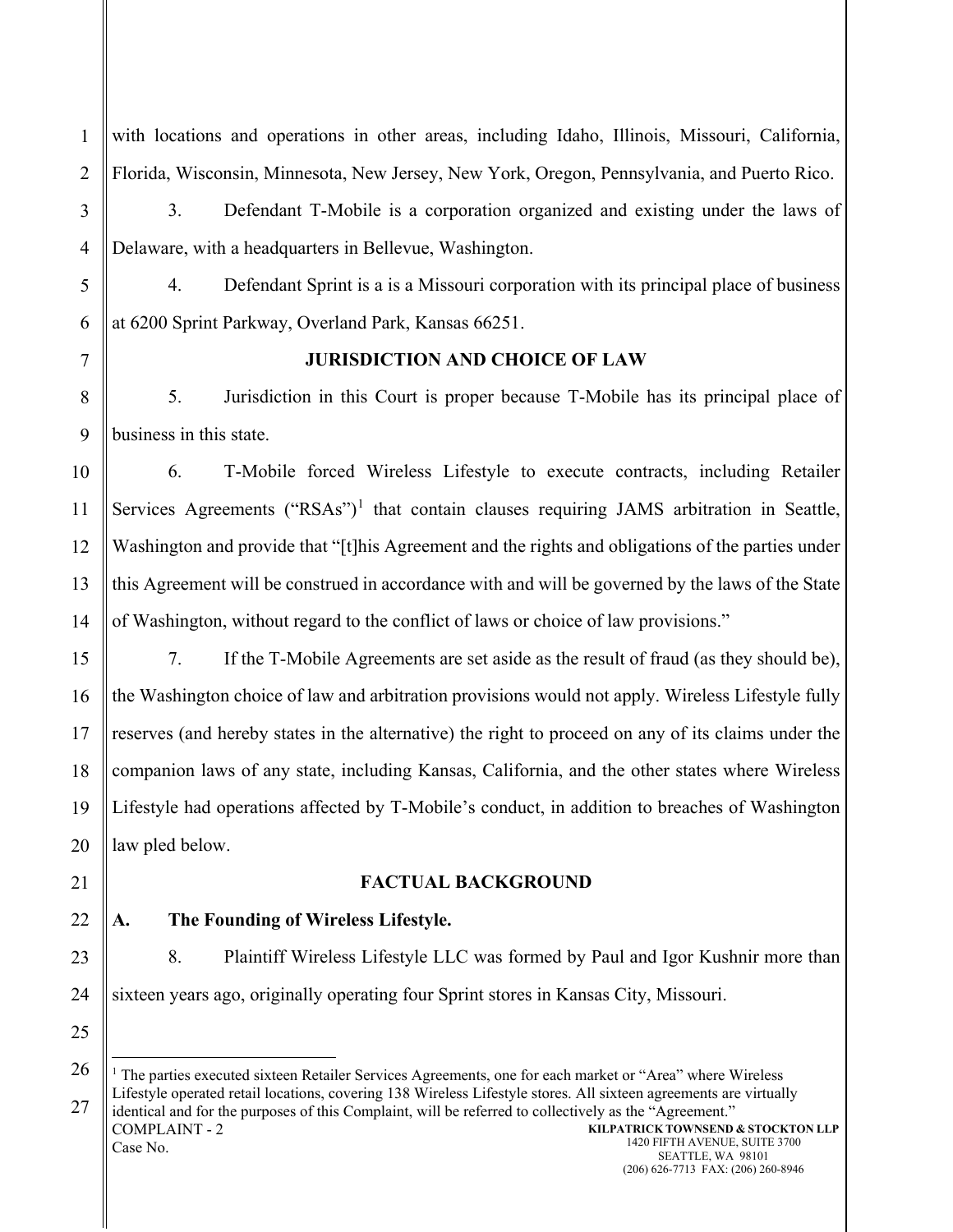1 9. Prior to the merger with T-Mobile, Wireless Lifestyle was one of the largest Sprint dealers in the country.

### **B. Wireless Lifestyle Exceled as an Authorized Sprint Dealer and Expanded its Footprint at Sprint's Behest.**

10. Wireless Lifestyle excelled as Sprint's largest and one of its top-performing dealers, receiving numerous accolades from Sprint.

11. In 2017, Sprint and T-Mobile explored a highly publicized potential merger.

12. That merger ultimately did not happen, but immediately following the announcement that it would not go through, Sprint contacted many of its dealers, including Wireless Lifestyle, and actively encouraged them to "open as many stores as possible." These statements were made by Sprint's then CEO Marcello Claure in phone calls and video conferences in 2017 with Paul Kushnir and other Sprint dealers.

13. In addition, at a dealer summit that took place during January 29-31, 2018, Sprint heavily encouraged dealers, including Wireless Lifestyle, to grow and add new locations, especially near competitors like T-Mobile.

14. In light of Wireless Lifestyle's track record of success, Sprint specifically encouraged Wireless Lifestyle to expand in markets that Sprint considered strategic or beneficial to Sprint.

15. Sprint's encouragement to Wireless Lifestyle and others to expand their locations continued right up until the new merger with T-Mobile was announced.

16. In reliance on Sprint's inducements, on March 1, 2018, Wireless Lifestyle made a sizable acquisition – acquiring 23 stores in St. Louis, Missouri.

17. At the time of this expansion, Sprint knew that it would soon be acquired by T-Mobile, but told Wireless Lifestyle otherwise, assuring Wireless Lifestyle (and other legacy Sprint dealers) that Sprint would remain "a stand-alone company." Indeed, Sprint's CEO Marcelo Claure specifically made this statement.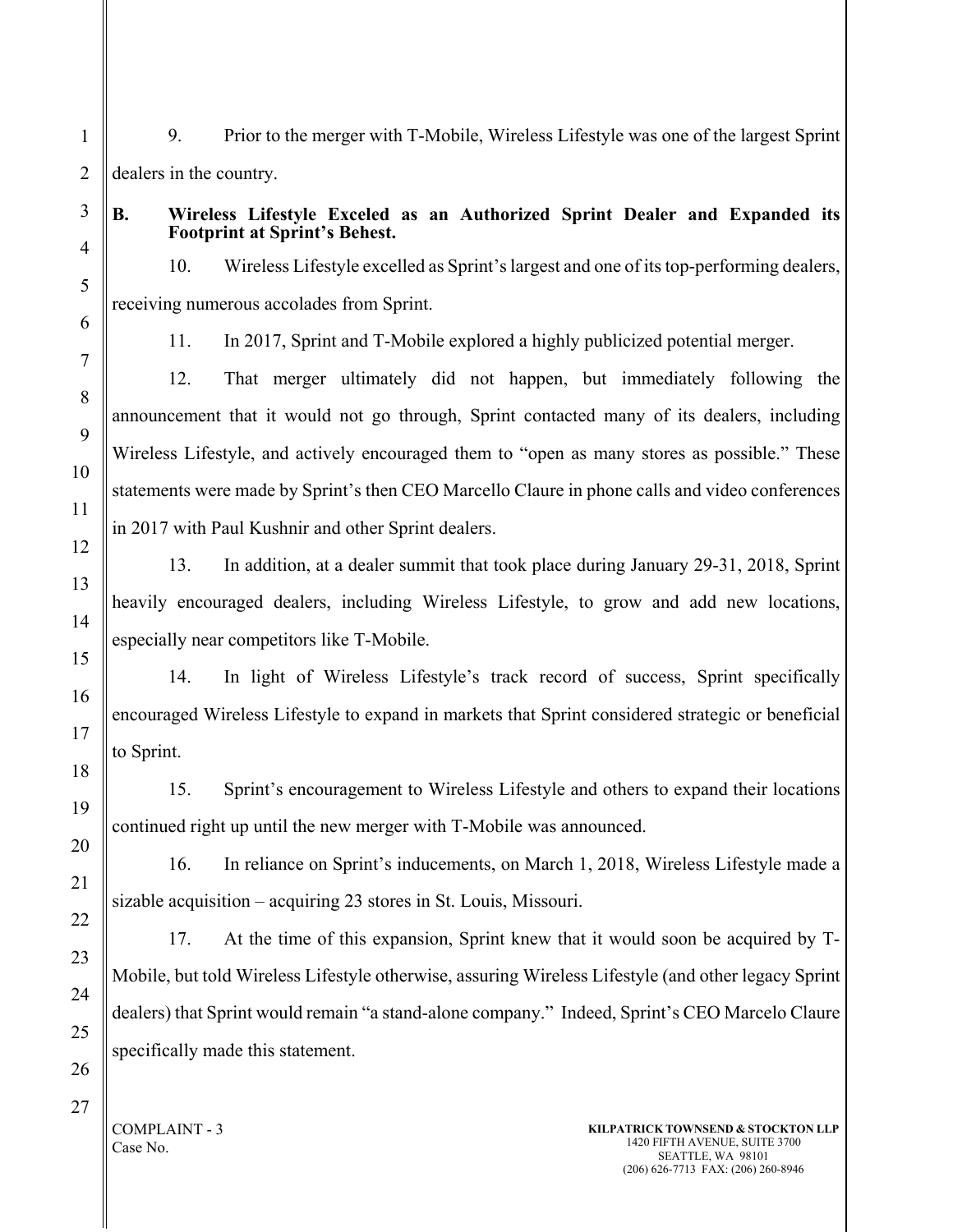1 2 3 18. Sprint concealed the truth about the merger from Wireless Lifestyle (and other dealers) and repeatedly encouraged Wireless Lifestyle to open and acquire new stores, and specifically encouraged Wireless Lifestyle to open stores that were in close proximity to T-Mobile stores.

19. Upon information and belief, these misrepresentations and concealments were made to protect Sprint's position in the merger as well as profit Sprint and its executives in the coming merger, from which they profited greatly based on the growth induced by the misrepresentations and concealments.

# **C. Sprint and T-Mobile Announced Their Merger and Promised Limited Post-Merger Closures.**

20. Despite Sprint's efforts to conceal its merger plans from dealers like Wireless Lifestyle, there were rumors that Sprint and T-Mobile might merge. When Wireless Lifestyle inquired whether there would be a merger, Sprint indicated that there would not be, and again instructed Wireless Lifestyle to continue growing and opening new stores in close proximity to T-Mobile locations.

21. Wifeless Lifestyle followed Sprint's instructions and continued opening new locations.

22. Upon information and belief, Sprint knew its statements about the merger were false and that its repeated urging that Wireless Lifestyle (and other legacy Sprint dealers) continue growing and opening new stores would benefit Sprint and its executives in the upcoming merger, but would ultimately harm dealers like Wireless Lifestyle.

23. On April 29, 2018, Sprint and T-Mobile announced that they had reached a definitive merger agreement.

24. Wireless Lifestyle immediately asked Sprint about the implications of the merger on Wireless Lifestyle and sought merger protection in light of its recent and rapid expansion at Sprint's request.

### COMPLAINT - 4 Case No.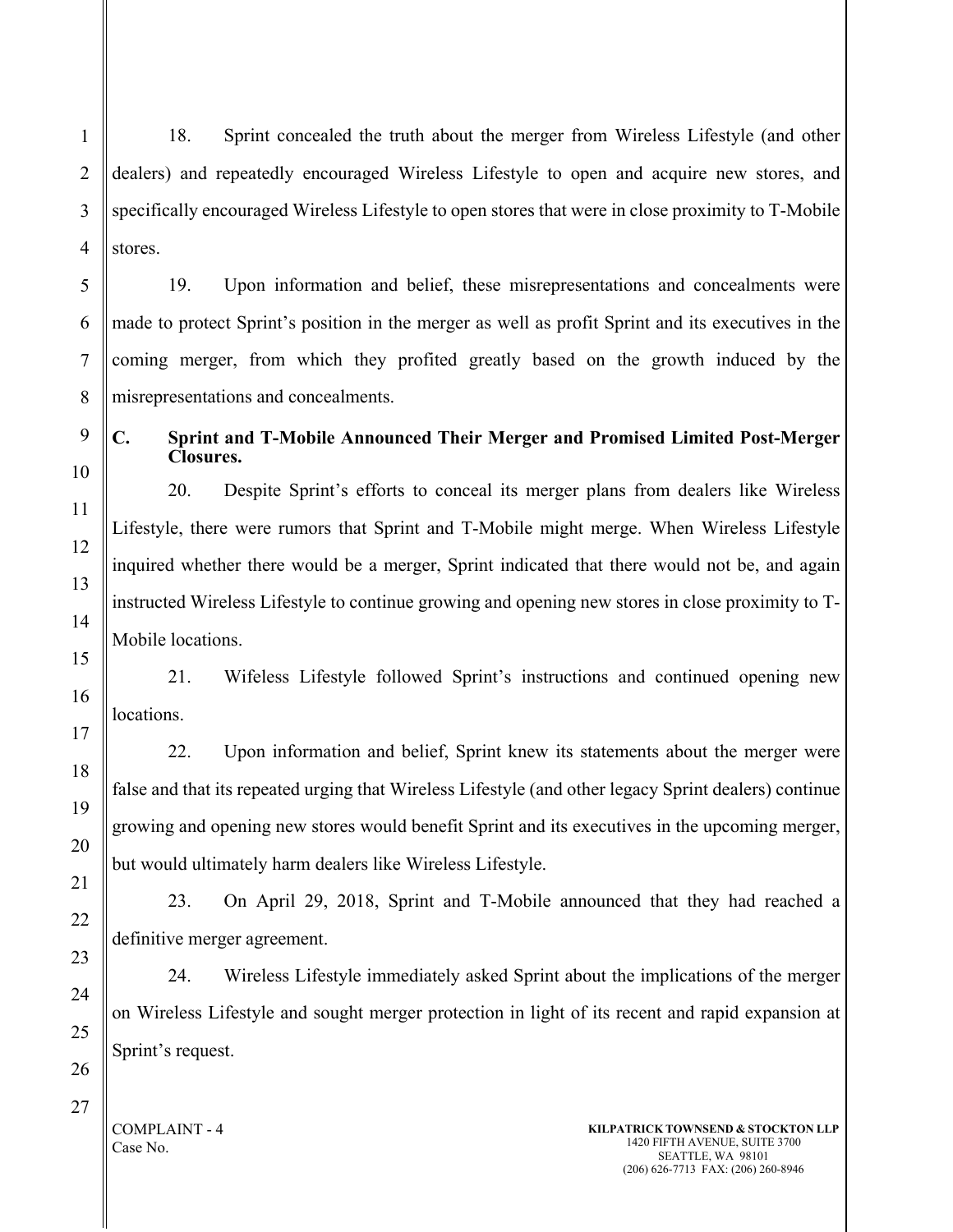25. At the same time, Sprint's CEO, Marcelo Claure, and T-Mobile's CEO, John Legere, began making joint appearances to promote the merger, and avoid opposition to it, including from legacy Sprint dealers.

26. Messrs. Claure and Legere jointly appeared on CNBC's "Squawk on the Street" program on April 30, 2018. During that joint appearance, they stated that the new proposed merger would create thousands of jobs and would result in hundreds and hundreds of new stores being opened. A link to the video of program where these statements was made is here [https://www.cnbc.com/video/2018/04/30/t-mobile-and-sprint-ceos-on-mega-merger.html.](https://www.cnbc.com/video/2018/04/30/t-mobile-and-sprint-ceos-on-mega-merger.html) Mr. Claure's and Mr. Legere's statements on that program are incorporated by reference.

27. Messrs. Claure and Legere made the same claims – that both jobs and stores would be added, not reduced, following the merger – during a Town Hall meeting with Sprint dealers, including Wireless Lifestyle, on October 22, 2018. The full transcript of their statements at that meeting is available here - [https://www.fiercewireless.com/wireless/full-transcript-here-s-what-t](https://www.fiercewireless.com/wireless/full-transcript-here-s-what-t-mobile-s-john-legere-told-sprint-s-town-hall-meeting)[mobile-s-john-legere-told-sprint-s-town-hall-meeting,](https://www.fiercewireless.com/wireless/full-transcript-here-s-what-t-mobile-s-john-legere-told-sprint-s-town-hall-meeting) and is incorporated by reference.

28. Mr. Legere additionally stated that "The New T-Mobile will open **600 new stores to serve rural areas and small towns**" (emphasis in original) and that "we will offer a job with the New T-Mobile to every single employee of T-Mobile and Sprint working in one of our retail stores" following the merger during an April 4, 2019 posting to T-Mobile's website [https://www.t-mobile.com/news/un-carrier/new-t-mobile-creating-jobs,](https://www.t-mobile.com/news/un-carrier/new-t-mobile-creating-jobs) which statements are also incorporated herein.

29. Mr. Claure and Mr. Legere made these statements to induce Wireless Lifestyle, and other legacy Sprint dealers, to continue following Sprint's growth plan, to induce Wireless Lifestyle and other dealers to not oppose the merger or request that appropriate regulators deny or contest the merger, and to induce legacy Sprint dealers, including Wireless Lifestyle, to execute post-merger agreements with T-Mobile.

1

2

3

COMPLAINT - 5 Case No.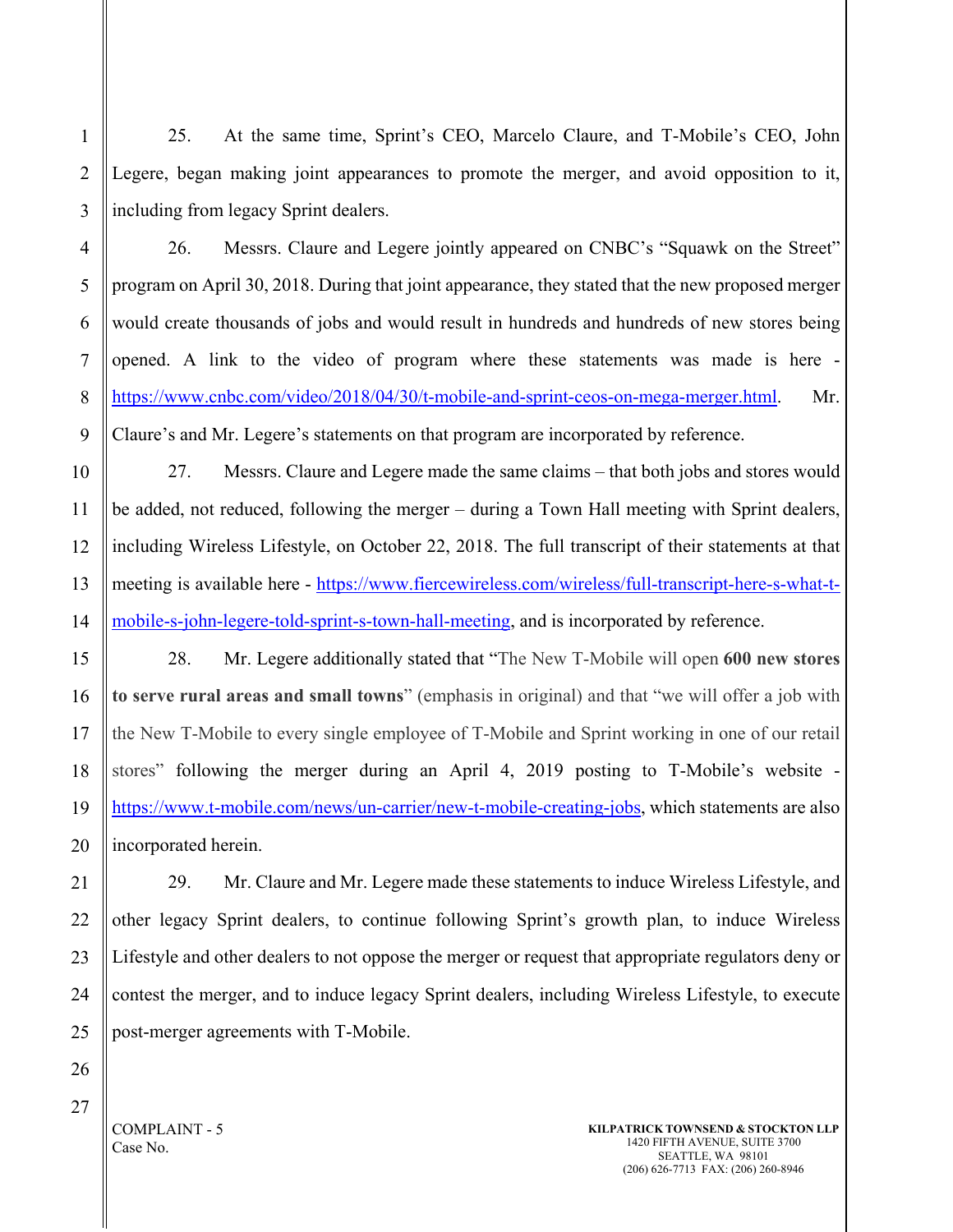4 30. Mr. Claure and Mr. Legere intended that Wireless Lifestyle and other Sprint dealers rely on these representations in executing post-merger agreements with T-Mobile so they could complete their merger and enrich themselves, to the detriment of legacy Sprint dealers like Wireless Lifestyle.

31. Mr. Claure and Mr. Legere also intended that Congress rely on these statements, as well as those made in other public appearances and interviews, because they knew the merger would be subject to scrutiny by Congress.

8 9 10 32. In fact, Messrs. Claure and Legere reiterated their claims that the merger would not impact Sprint dealers and would in-fact result in more stores being opened, during joint testimony sessions to Congress on June 27, 2018 and February 19, 2019.

33. During the period of time after the merger discussions were announced, but before the merger was finalized, Sprint continued to conceal the truth about the merger from Wireless Lifestyle (and other dealers) and repeatedly encouraged Wireless Lifestyle to open and acquire new stores, and specifically encouraged Wireless Lifestyle (and other dealers) to open stores that were in close proximity to T-Mobile stores.

34. Upon information and belief, these misrepresentations and concealments were made to profit Sprint and its executives in the coming merger, from which they profited greatly based on the growth induced by the misrepresentations and concealments.

35. In July 2018, Sprint and Wireless Lifestyle executed two addenda to their Authorized Representative Agreement to provide for "New Facility Payments" in the event of a merger between Sprint and T-Mobile (together, the "Merger Protection Agreement").

36. The Merger Protection Agreement required Wireless Lifestyle to open additional locations in Sprint's "Select" program prior to March 31, 2019. In return, Sprint was to make payments to Wireless Lifestyle for each eligible store closed within 18 months following a merger between Sprint and T-Mobile. These payments were to include a set amount per closed eligible

1

2

3

5

6

7

11

12

COMPLAINT - 6 Case No.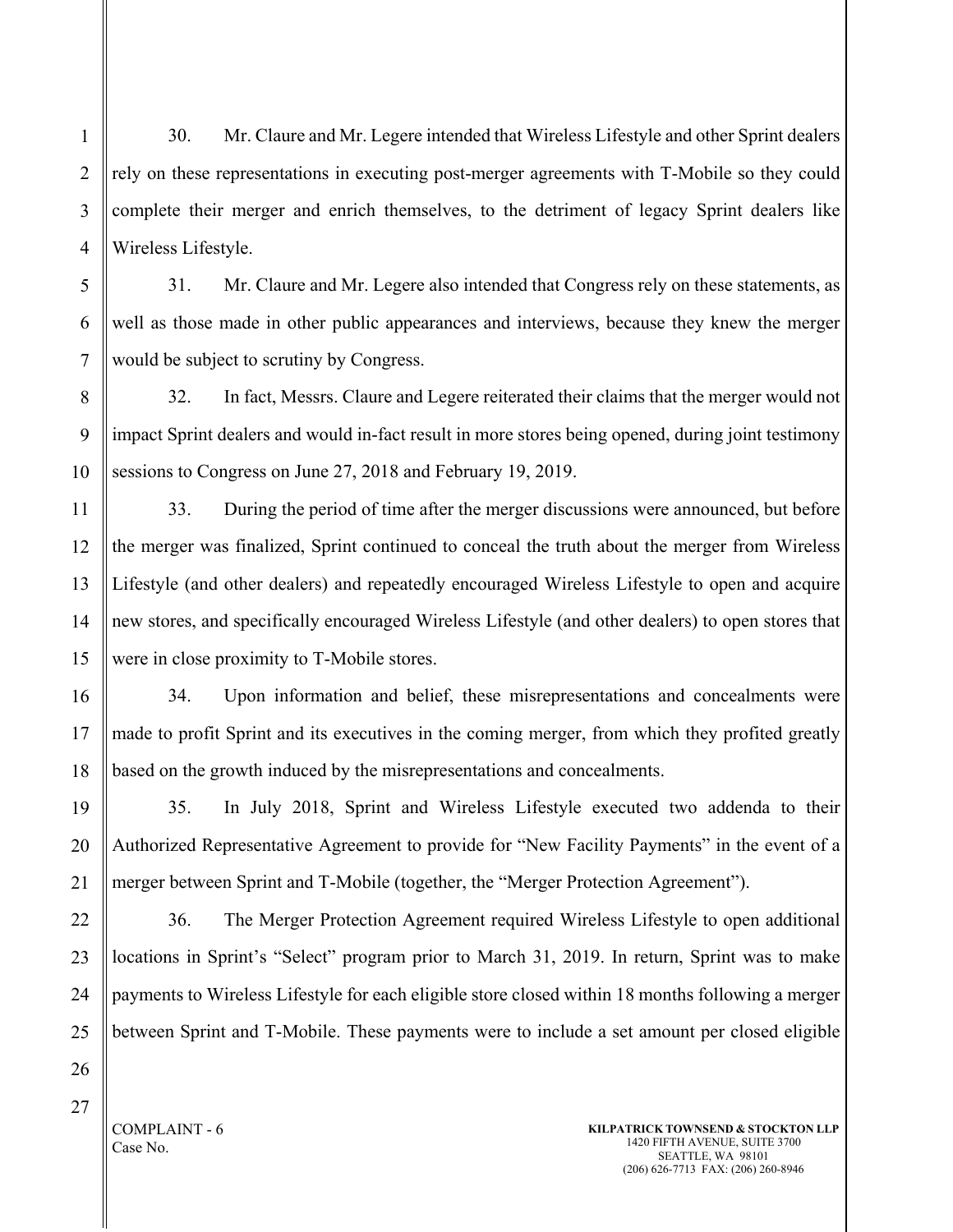1 2 store, plus certain amounts for ongoing rent, common area maintenance, and other costs Wireless Lifestyle would continue to incur after store closures.

37. Negotiating the Merger Protection Agreement, Wireless Lifestyle was not anticipating that it would suffer a net reduction in its number of stores following a potential merger, as it was made to believe that its tokens could be used to offset the closures of specific stores, but that it would also be allowed to grow additional locations such that it would not suffer a net reduction of stores following a merger.

8 9 10 38. Additionally, Scott Keen, Sprint's then-Director of Dealer Channels (and who later became a Director at T-Mobile), explicitly represented to Wireless Lifestyle that the new T-Mobile would only close 10% to 15% of Wireless Lifestyle's stores (or approximately 20 to 30 stores).

11 12 13 14 39. Because of Sprint's representations, Wireless Lifestyle reasonably expected that it would only be subjected to a reduction of 10% to 15% of its stores and that it would be permitted to continue growing after an initial round of closures following any merger, such that it would not suffer a net loss of stores.

15 16 17 18 40. Indeed, when Wireless Lifestyle asked Cody Welker on a call on or around February 14, 2020 whether T-Mobile would target 30% of its store for closures, Mr. Welker responded "no," assuring Wireless Lifestyle that "whatever number (of doors) you think it's going to be, it's less than that."

19 20 **D. Sprint and T-Mobile Merged, and T-Mobile Coerced and Fraudulently Induced Wireless Lifestyle to Enter into a New Agreement Based on False Promises of Growth and Limited Post-Merger Closures.**

21

3

4

5

6

7

41. Sprint and T-Mobile finalized the merger on April 1, 2020.

22 23 24 25 42. To obtain the necessary approvals from the Department of Justice and regulatory agencies, T-Mobile made broad, sweeping promises to the government and to the public that the merger would increase competition for consumers, result in the opening of new stores, and create more jobs and that it would not produce anti-competitive behavior.

27

26

COMPLAINT - 7 Case No.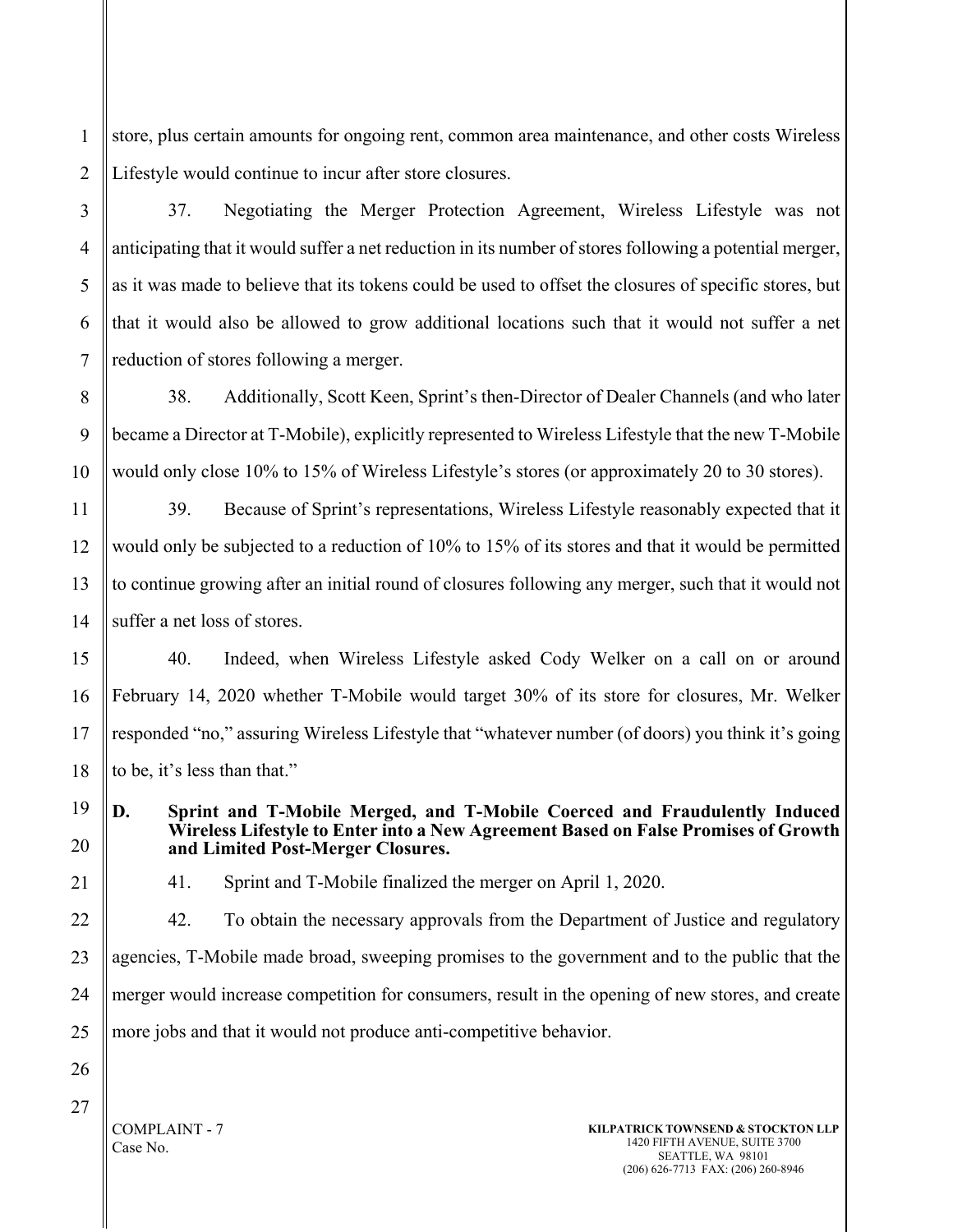1 43. In late April 2020, representatives from T-Mobile – specifically Scott Keen and Cody Welker, both of whom were employed by T-Mobile at this point and in-charge of communications with the retail dealers – met with Wireless Lifestyle to present T-Mobile's postmerger dealer strategy as it pertained to Wireless Lifestyle.

44. In the presentation, T-Mobile announced it would close approximately 50 of Wireless Lifestyle stores.

45. T-Mobile falsely represented the store closures were based on extreme proximity to other T-Mobile stores and that T-Mobile was instituting a similar number of closures for legacy Sprint and T-Mobile dealers alike.

46. Wireless Lifestyle told T-Mobile that it was shocked and dismayed by the number of closures and specifically explained that this number would have a "material adverse" effect on Wireless Lifestyle unless Wireless Lifestyle also had opportunities to grow.

47. T-Mobile representatives Scott Keen and Cody Welker assured Wireless Lifestyle's principals that Wireless Lifestyle would be "a growth partner" of T-Mobile's, that Wireless Lifestyle "would be well taken care of" and that there "would not be" another round of closures.

48. Regarding the number of stores closures, Cody Welker explained that T-Mobile was "trying to rip the Band-Aid off" and complete all of the stores closures "in one shot."

49. Scott Keen and Cody Welker added that Wireless Lifestyle would be "one of the few chosen growth partners of T-Mobile," which they said was evidenced by T-Mobile offering the T-Mobile agreements as a 5-year contract, which, they stated, was not being offered to other dealers.

50. The closures represented a 23% reduction of Wireless Lifestyle's locations, reducing its store count from 216 to 166.

51. T-Mobile did not mention the possibility of additional store closures beyond those 50.

COMPLAINT - 8 Case No.

27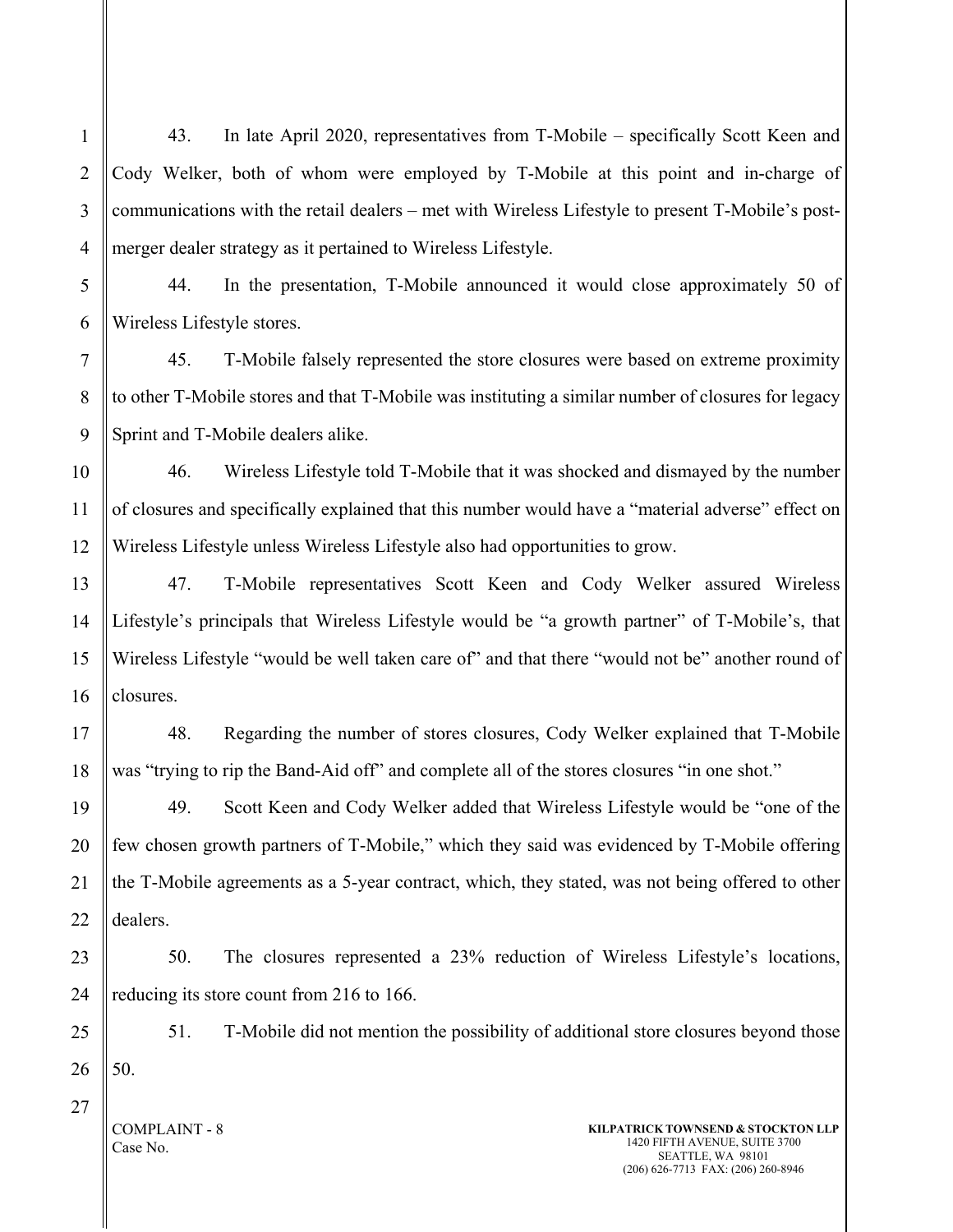52. Wireless Lifestyle reasonably believed that these closures were the only closures T-Mobile would institute because of T-Mobile's prior representations, Mr. Keen's and Mr. Welker's specific statements during this meeting, and because the dealer strategy presentation to Wireless Lifestyle made no mention of further closures and was intentionally designed to give the impression there would be none.

53. Following the dealer strategy presentation, T-Mobile sent Wireless Lifestyle the Agreement Package, which required Wireless Lifestyle to wind down its existing agreements with Sprint, enter into sixteen Retailer Services Agreements with T-Mobile, enter a Branded Asset Acknowledgement Agreement, and submit individual guarantees executed by both Kushnir brothers.

54. The Agreement Package consisted of more than 1,200 pages of legal documents, which linked to and incorporated even more documents. T-Mobile pressured Wireless Lifestyle to sign these documents quickly and repeatedly emphasized that all terms were non-negotiable and that to be a T-Mobile agent, Wireless Lifestyle must sign these agreements.

55. Wireless Lifestyle had no legitimate option of suing T-Mobile to avoid signing these Agreements, because, if it did not sign them, Wireless Lifestyle would lack the cash flow from selling wireless services and products that it would have needed to fund litigation against T-Mobile and Sprint, which were, conversely, well capitalized to resist a challenge (and draw it out and punish Wireless Lifestyle). Indeed, T-Mobile has an unlawful pattern and practice of retaliating against dealers that stand up to it.

56. Contemporaneously with its transmission of the Agreement Package, T-Mobile falsely represented to Wireless Lifestyle that it did not have to honor and would not honor Sprint's obligations under Wireless Lifestyle's existing dealer agreements with Sprint, which obligations T-Mobile had assumed via the merger and by their terms were effective for approximately two more years.

1

2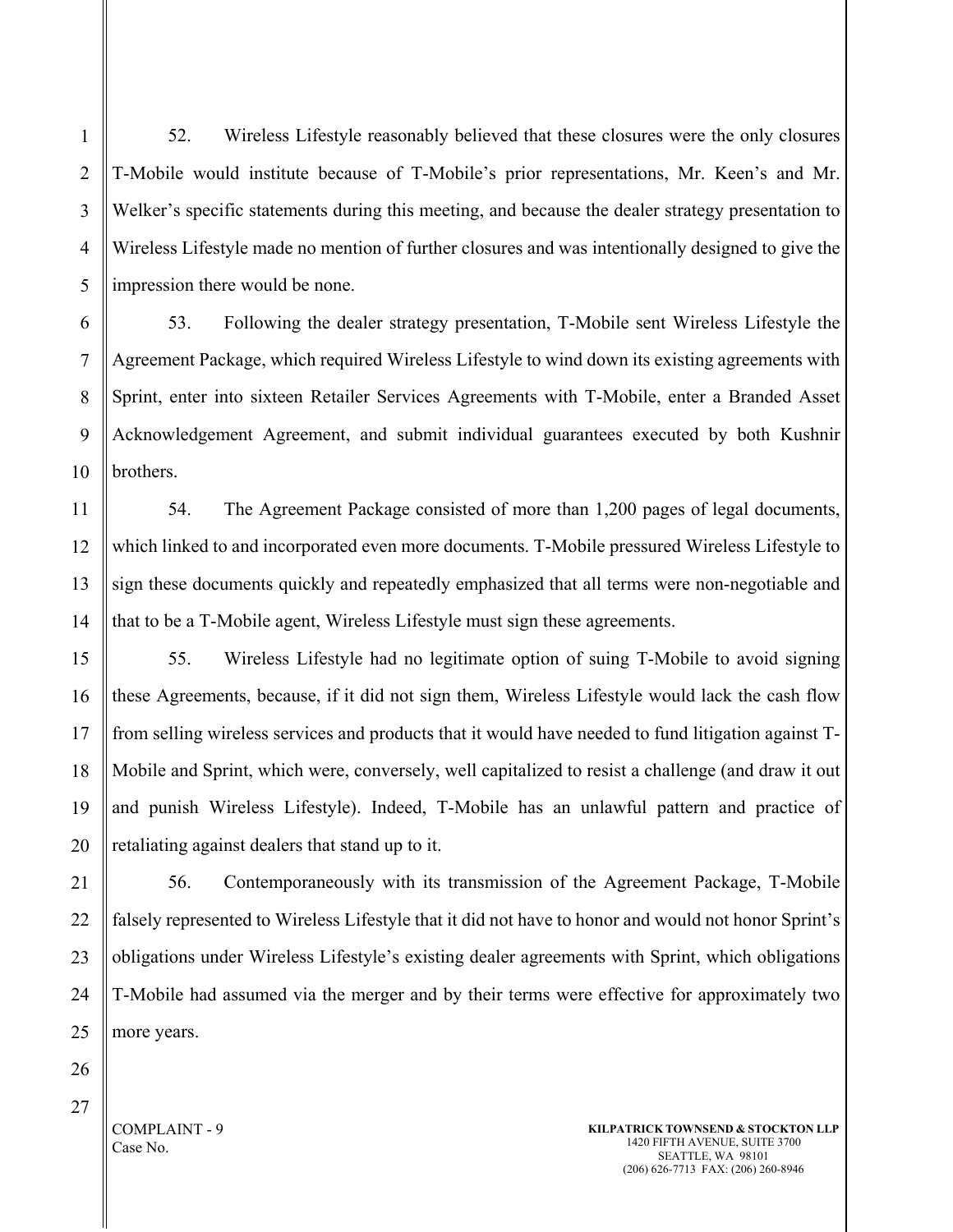57. T-Mobile also disclaimed any obligation to honor the Merger Protection Agreement for store closure reimbursements during the agreed-upon 18-month post-merger period, which was specifically intended to protect Wireless Lifestyle from rapid post-merger store closures.

58. T-Mobile also withheld Wireless Lifestyle's rightfully-earned CSAs for the closed stores, amounting to hundreds of thousands of dollars, yet at the same time wrongfully charged Wireless Lifestyle fees for deactivations and chargebacks for the closed locations.

7 59. T-Mobile further advised Wireless Lifestyle that, because Sprint no longer existed, T-Mobile was not obligated to provide any benefits under the existing contracts and would not allow Wireless Lifestyle to sell any T-Mobile phones or services unless it signed the Agreement Package.

60. T-Mobile took the entirely opposite position with respect to Wireless Lifestyle's burdens under the existing Sprint contracts, stating it would continue to enforce those burdens against Wireless Lifestyle until it signed the T-Mobile Agreement Package.

61. T-Mobile also stated that if Wireless Lifestyle did not execute the Agreement Package, it would withhold store remodeling funds.

62. T-Mobile required all legacy Sprint dealers, including Wireless Lifestyle, to remodel their stores under the new T-Mobile brand at a cost to the dealer of an undisclosed amount at the time, but which later information revealed would cost approximately \$130,000 per store.

63. At the time, T-Mobile misrepresented that it would allocate cooperating legacy Sprint dealers \$15,000 to "refresh" their stores, which concealed the true cost of remodeling.

64. As a practical matter, T-Mobile knew that Wireless Lifestyle had no choice but to sign the new T-Mobile agreements. T-Mobile would hold Wireless Lifestyle and other dealers to the restrictions in the Sprint contracts (e.g., non-competition clauses), but would not allow Wireless Lifestyle to sell T-Mobile branded products and services unless Wireless Lifestyle signed the new Agreement Package. This combination of circumstances would entirely deprive Wireless

27

COMPLAINT - 10 Case No.

1

2

3

4

5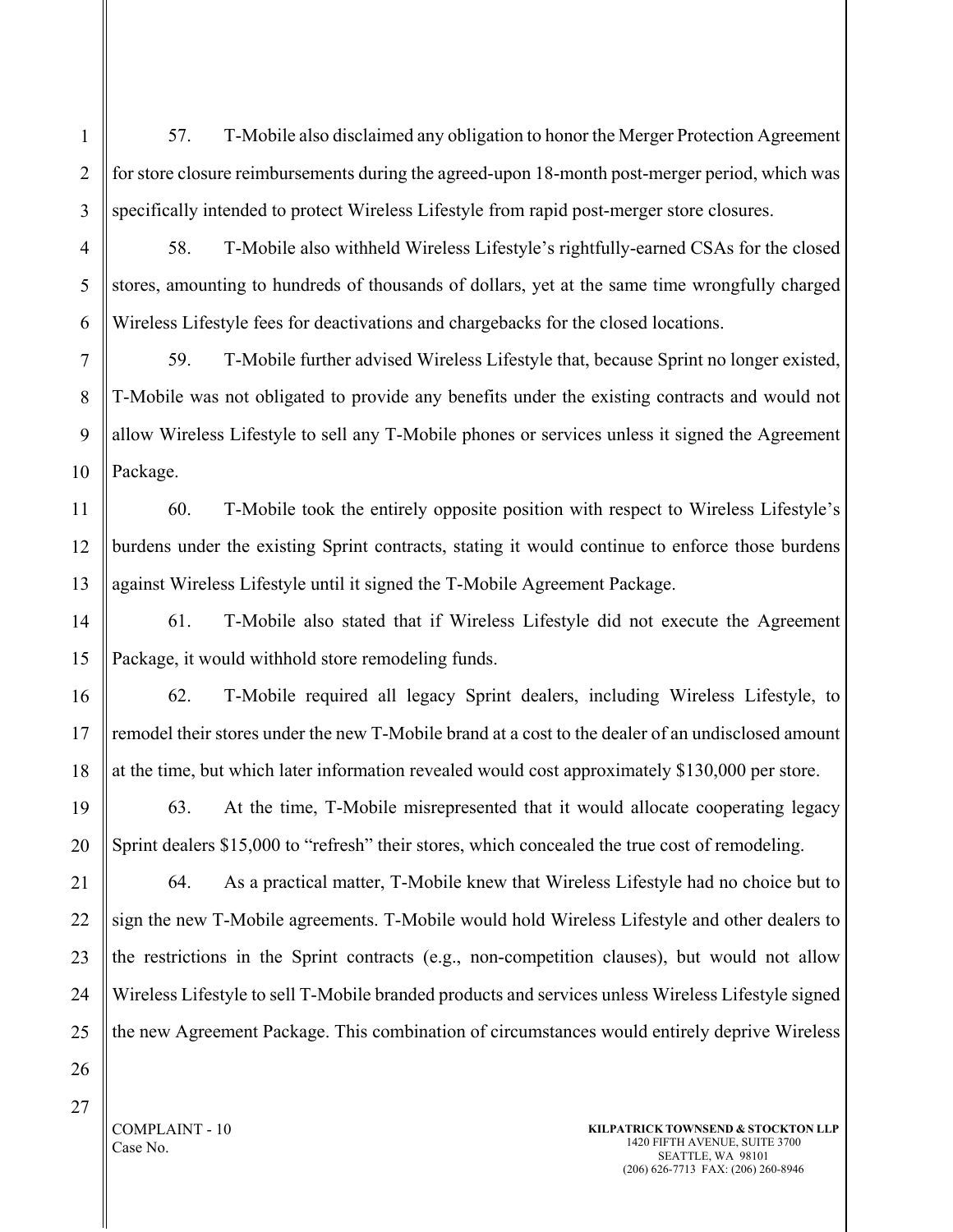1 2 Lifestyle of the ability to meet its expenses of approximately \$7 million per month in lease payments, payroll, taxes, and debt service.

65. Prior to executing the Agreement Package, Wireless Lifestyle again spoke with Mr. Scott Keen. Specifically, in the second half of May 2020, Wireless Lifestyle directly asked Mr. Keen whether T-Mobile would institute any additional rounds of store closures.

66. Mr. Keen assured Wireless Lifestyle that T-Mobile would not engage in another round of closures.

67. Paul Kushnir of Wireless Lifestyle repeatedly informed Mr. Keen of T-Mobile that another round of closures, if it occurred, would certainly have adverse effects on Wireless Lifestyle, particularly without growth (i.e., the ability to acquire more stores).

68. According to T-Mobile's representatives, the closures were part of a "shrink to grow" strategy, pursuant to which T-Mobile would close – on a fair and reasonable basis – stores that were in close proximity to one another and then allow dealers, like Wireless Lifestyle, to grow by adding new locations in new areas. Indeed, multiple T-Mobile representatives repeatedly assured Wireless Lifestyle that T-Mobile was going to facilitate expansion and growth by Wireless Lifestyle.

69. T-Mobile knew, but concealed from Wireless Lifestyle, that unless a dealer was a favored T-Mobile dealer, it would only be allowed (or more accurately, forced) to shrink, but never to grow. As Wireless Lifestyle was not a favored legacy T-Mobile dealer, Wireless Lifestyle experienced a mandated "shrink, but not grow" strategy forced by T-Mobile.

70. Upon information and belief, at that time T-Mobile knew that it would make multiple additional rounds of closures of Wireless Lifestyle stores and there would be additional rounds of closures, and T-Mobile fraudulently concealed this fact from Wireless Lifestyle, including by instructing personnel, like Mr. Keen and Cody Welker, not to disclose this fact to Wireless Lifestyle and other dealers.

COMPLAINT - 11 Case No.

3

4

5

6

7

8

9

10

11

12

13

14

15

16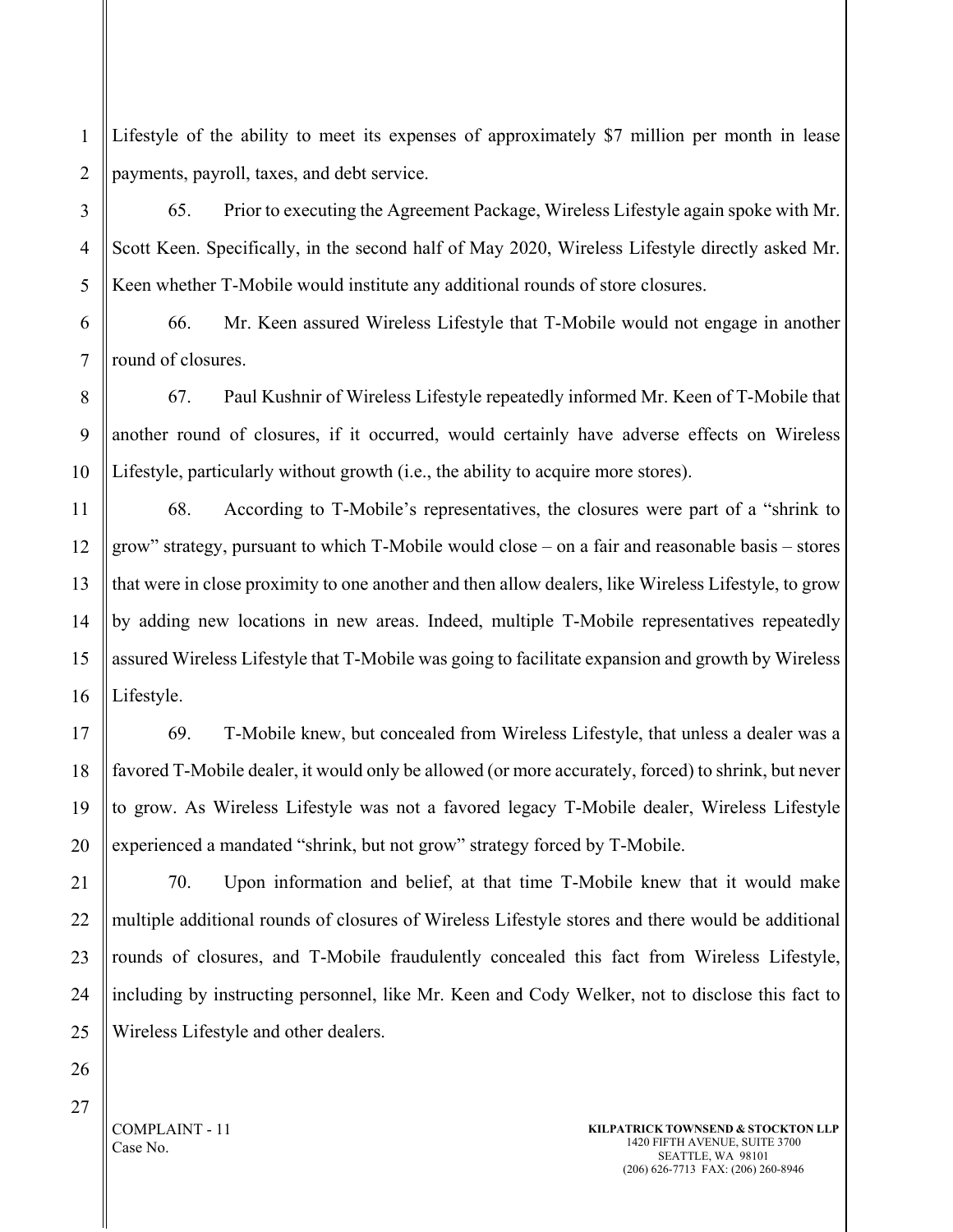71. Upon information and belief, T-Mobile disregarded the advice of the real estate advisors upon which it normally relied in deciding which stores to slash and instead intentionally closed legacy Sprint stores because its intent was to drive the legacy Sprint dealers out of business.

72. Sprint's and T-Mobile's fraudulent misrepresentations and concealments were intended to, and did, induce Wireless Lifestyle to sign the T-Mobile contracts.

73. Faced with an immediate 23% reduction of its business after the merger and the direct threat of having its remaining 166 stores' operations grinding to a halt with nothing to sell, as well as the inability to negotiate terms and T-Mobile's false representations there would be no further store closures, Wireless Lifestyle executed the Agreement Package on May 25, 2020.

10 11 12 13 14 74. The adhesion RSAs (collectively, the "Agreement") (and the Wind Down Addendum) include provisions that were false and oppressive, including: provisions that reduced Wireless Lifestyle's compensation, releases that were induced by financial coercion and distress, and misrepresentations that the Kushnir brothers wanted to provide a personal financial guarantee for the benefit of T-Mobile.

75. Wireless Lifestyle only agreed to these terms under extreme economic duress.

76. The Agreement's terms were ridiculously one-sided and, as Wireless Lifestyle now

17 realizes, intended by T-Mobile to enable T-Mobile to drive Wireless Lifestyle out of business.

**E. T-Mobile Engaged in a Pattern and Practice of Anti-Competitive Behavior to Destroy Wireless Lifestyle and Instituted Additional Closures Despite Representations to the Contrary.**

20 21 22 77. Shortly after the Sprint-T-Mobile merger, T-Mobile began engaging in a litany of anti-competitive, unfair and deceptive behavior aimed at driving Wireless Lifestyle and other legacy Sprint retailers out of the marketplace.

23 24 25 78. T-Mobile refused to honor the 18-month post-merger time period of the Merger Protection Agreement, even though it was required to do so for all eligible stores closed during that period.

26 27

1

2

3

4

5

6

7

8

9

15

16

18

19

COMPLAINT - 12 Case No.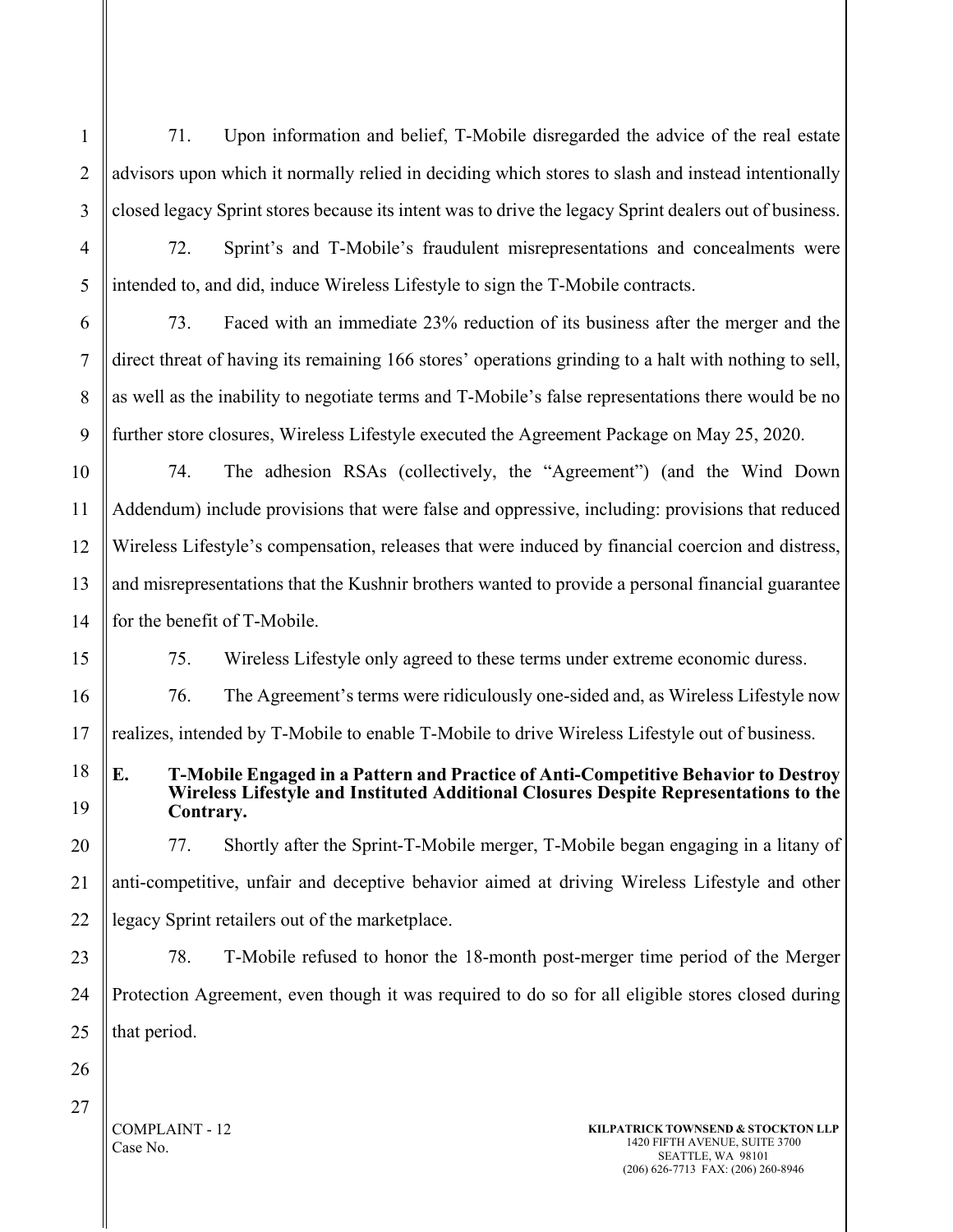1 2 79. T-Mobile also systematically destroyed Wireless Lifestyle's business in Puerto Rico.

80. Prior to the merger, Wireless Lifestyle operated ten traditional stores, plus 16 additional "stores within stores" (Sprint kiosks located inside Walmart and Sam's stores) in Puerto Rico.

6 7 81. T-Mobile closed all of the traditional stores, even though they were not in competition with T-Mobile locations.

8 82. Without the traditional stores, Wireless Lifestyle could not afford to just operate the sixteen kiosk stores, which had much slimmer profit margins.

10 83. Wireless Lifestyle engaged in negotiations with two potential buyers for the kiosk stores, but T-Mobile refused to approve the sale of the stores.

84. Instead, T-Mobile required Wireless Lifestyle to close the Puerto Rico stores and would only pay Wireless Lifestyle \$14,500 as a "decommissioning" price per kiosk store, which represented a significant loss to Wireless Lifestyle.

85. T-Mobile manipulated search engine results to divert internet traffic and potential business away from Wireless Lifestyle and instead to preferred legacy T-Mobile retailers and corporate stores.

86. Specifically, T-Mobile was suppressing search engine results for Wireless Lifestyle locations so that they would not appear at all in a search engine query even though the internet user was located in close or closest proximity to a Wireless Lifestyle store location.

87. After the Agreement Package was executed, T-Mobile also began reducing or eliminating revenue streams that previously existed under the Sprint contracts and that T-Mobile never represented would be impacted or changed under the Agreement.

88. Specifically, T-Mobile reduced or eliminated residual payments and other forms of payment to Wireless Lifestyle.

COMPLAINT - 13 Case No.

3

4

5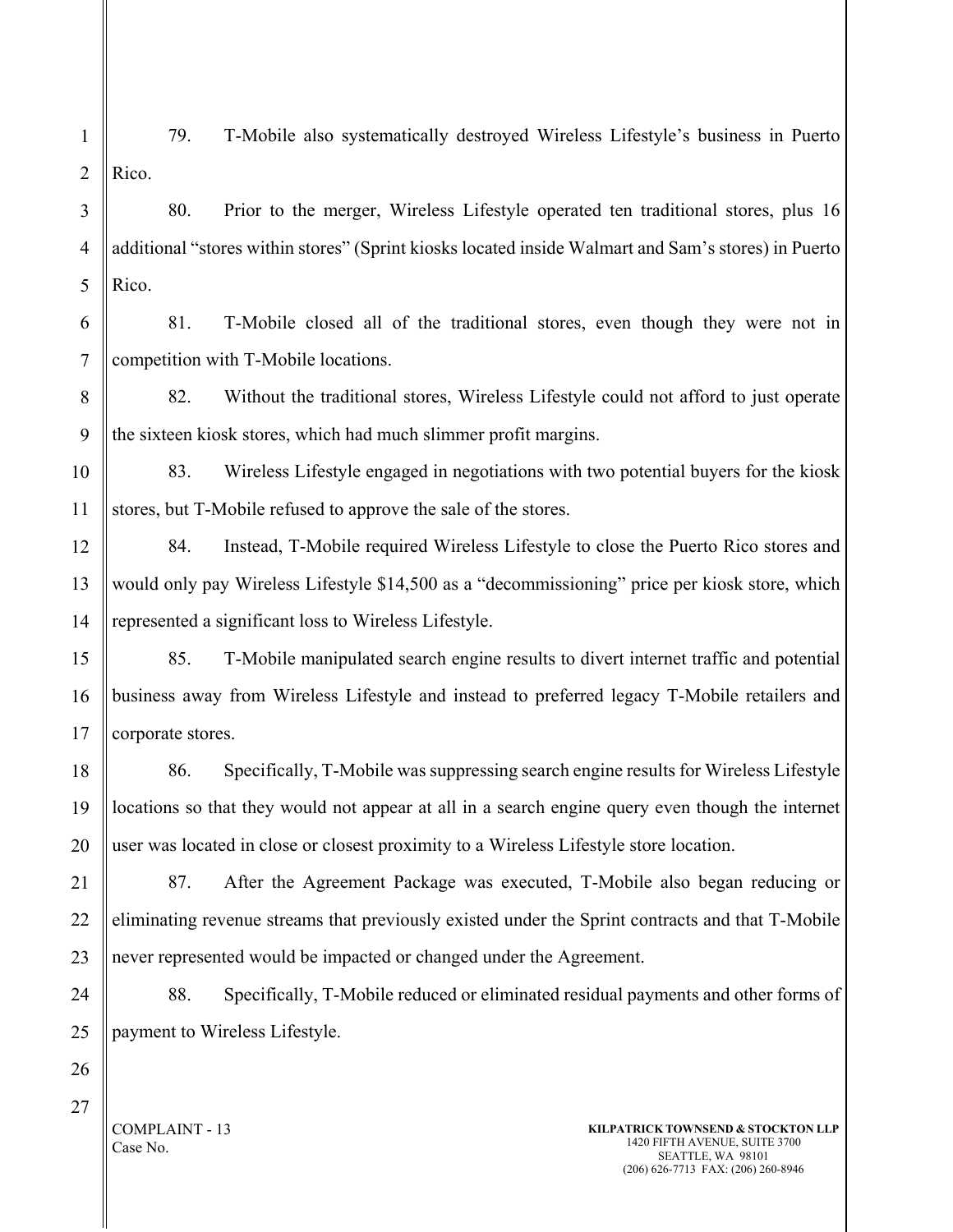1 2 3 89. T-Mobile also inequitably determined chargebacks and took an inordinate amount of time to resolve chargeback issues, which hamstrung Wireless Lifestyle's ability to accurately document/forecast cash flow.

90. Upon information and belief, T-Mobile planned to institute these changes prior to the execution of the Agreement Package but concealed this fact from Wireless Lifestyle to induce it to execute the Agreement Package.

91. Prior to Wireless Lifestyle executing the Wind Down Addendum and Agreements with T-Mobile, T-Mobile and Sprint stated that a dealer's performance would be "the number 1 factor" for T-Mobile's future plans.

92. But once T-Mobile's fraudulently-induced and one-sided Agreement with Wireless Lifestyle was in place, T-Mobile representative Doug Chartier admitted the truth in a December 10, 2020 call with a legacy Sprint dealer, stating: "T-Mobile only acquired Sprint for its network assets, not real estate or dealer distribution."

93. This was a new, completely different, and contradictory message than any that T-Mobile or Sprint had previously communicated.

94. Throughout its relationship with Wireless Lifestyle (and other legacy Sprint dealers), T-Mobile engaged in a pattern and practice of anti-competitive, unscrupulous, and unethical conduct, from which it then sought to immunize itself through unfairly-induced releases which were the product of misrepresentations, treachery, lack of consideration, and financial duress created by T-Mobile.

95. Faced with the devastating impacts of T-Mobile's fraud, deception, unfairness, and hostility, Wireless Lifestyle attempted to reason with T-Mobile. Wireless Lifestyle sent two letters to T-Mobile identifying the problems and requesting resolution.

96. T-Mobile willfully failed and refused to acknowledge its misconduct – much less undertake any reasonable steps to correct it.

4

5

6

7

8

9

10

11

12

13

14

15

16

COMPLAINT - 14 Case No.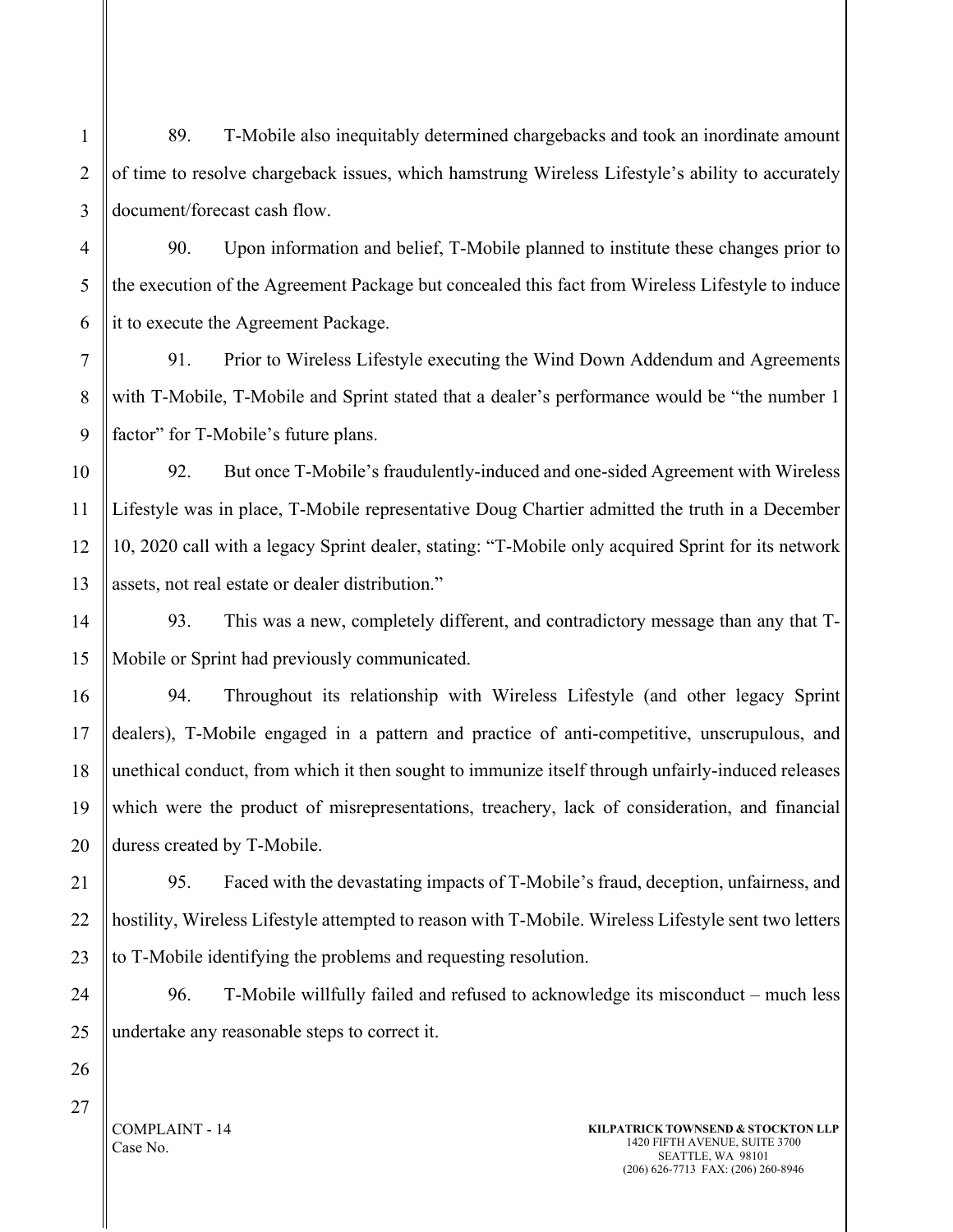5

6

7

8

# **F. T-Mobile's Unlawful Conduct Forced Wireless Lifestyle to Exit a Business in Which it Had Flourished for 16 Years.**

97. Before they were forced to do business with T-Mobile, Wireless Lifestyle's principals intended to either grow or maintain Wireless Lifestyle as a closely-held business, or to grow the business and sell it for a profit. T-Mobile ruined either path for Wireless Lifestyle's future.

98. Once it became clear that T-Mobile's actions would make it virtually impossible for Wireless Lifestyle to survive, let alone succeed or grow, Wireless Lifestyle had little choice but to exit the marketplace and sell its remaining business.

9 10 99. Even at this stage, T-Mobile tied Wireless Lifestyle's hands and wrongfully interred with Wireless Lifestyle's efforts to mitigate its damages.

11 12 13 14 100. Wireless Lifestyle could only sell to two T-Mobile-approved buyers, and T-Mobile threatened that if Wireless Lifestyle attempted to sell to a dealer other than those two buyers, Wireless Lifestyle's request for approval of sale would go to the "bottom of the pile" and would not receive the same approval process that other dealers were getting from T-Mobile.

15 16 17 101. However, T-Mobile, which is required to approve all such sales, also instituted its purported "acquisition freeze" that blocked a sale to even its approved dealers/buyers until November 2020.

18 19 20 21 102. Upon information and belief, the "acquisition freeze" was a mere pretext to drive down the selling price for Wireless Lifesyle's, and other legacy Sprint dealers', remaining assets as T-Mobile allowed a number of acquisitions requested by its favored legacy T-Mobile dealers to move forward during this time period.

22 23 103. Between August 1 and mid-November 2020, T-Mobile then announced the closing of 18 of the 65 Wireless Lifestyle stores included in this sale.

25 104. T-Mobile's announcement was contrary to its explicit representations via its Director Scott Keen in May 2020.

27

24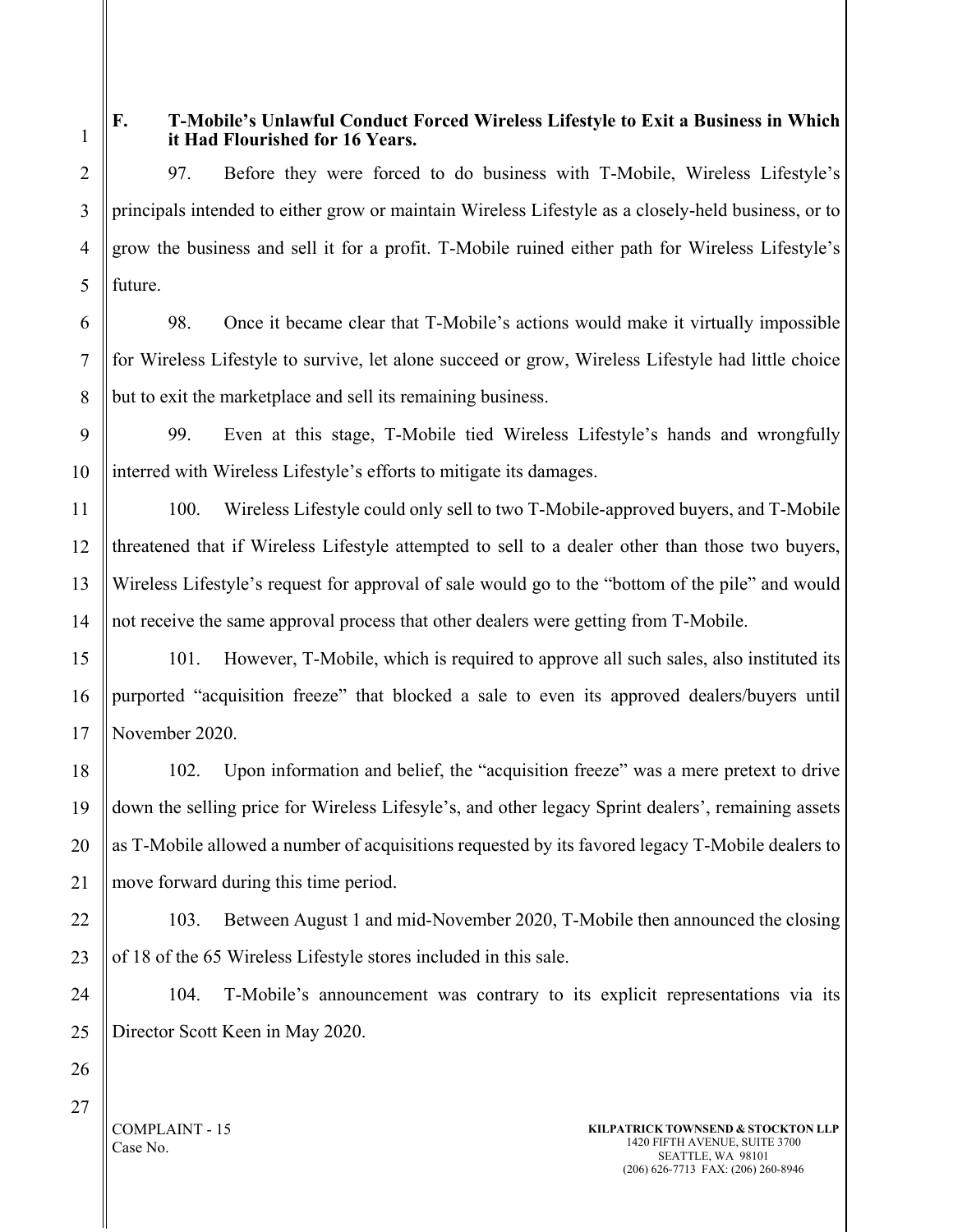105. T-Mobile stated that the additional closures were related to "business judgment." However, the basis for any judgments T-Mobile made were its own improper and anti-competitive behavior, which prevented Wireless Lifestyle from performing to its potential, deflated its performance metrics, impeded its ability to operate existing stores optimally, and precluded any realistic opportunity for expansion or growth.

106. In short, T-Mobile relied on the Agreement (which it coerced and fraudulently induced Wireless Lifestyle to sign) to eliminate almost all of Wireless Lifestyle's stores while simultaneously prohibiting Wireless Lifestyle from opening new locations (because T-Mobile withheld its approval) or opening stores for a competing carrier (because the fraudulently induced Agreement prohibited competition in any form).

107. Consistent with its intent and design, T-Mobile's anti-competitive, unfair, and deceptive conduct also ensured that Wireless Lifestyle's remaining stores could not operate at the levels they did prior to the Sprint/T-Mobile merger.

108. It was not only T-Mobile's additionally announced store closures that harmed Wireless Lifestyle in connection with this sale. Additionally, the sale price had been based on a trailing 12-month performance period. Due the "acquisition freeze" delay, the value of that trailing 12-month performance period was substantially degraded because that period now included many more months when T-Mobile had been actively interfering with the performance of Wireless Lifestyle's stores.

109. As a result, when the sale eventually closed in February 2021, it was for a greatly reduced price. In fact, as a result of the "acquisition freeze," Wireless Lifestyle was paid less than 25% of the sale price of the original contract with the buyer.

110. Even after forcing and manipulating the sale of Wireless Lifestyle's remaining stores for an incredible loss, T-Mobile could not resist taking one more parting shot at Wireless Lifestyle.

COMPLAINT - 16 Case No.

1

2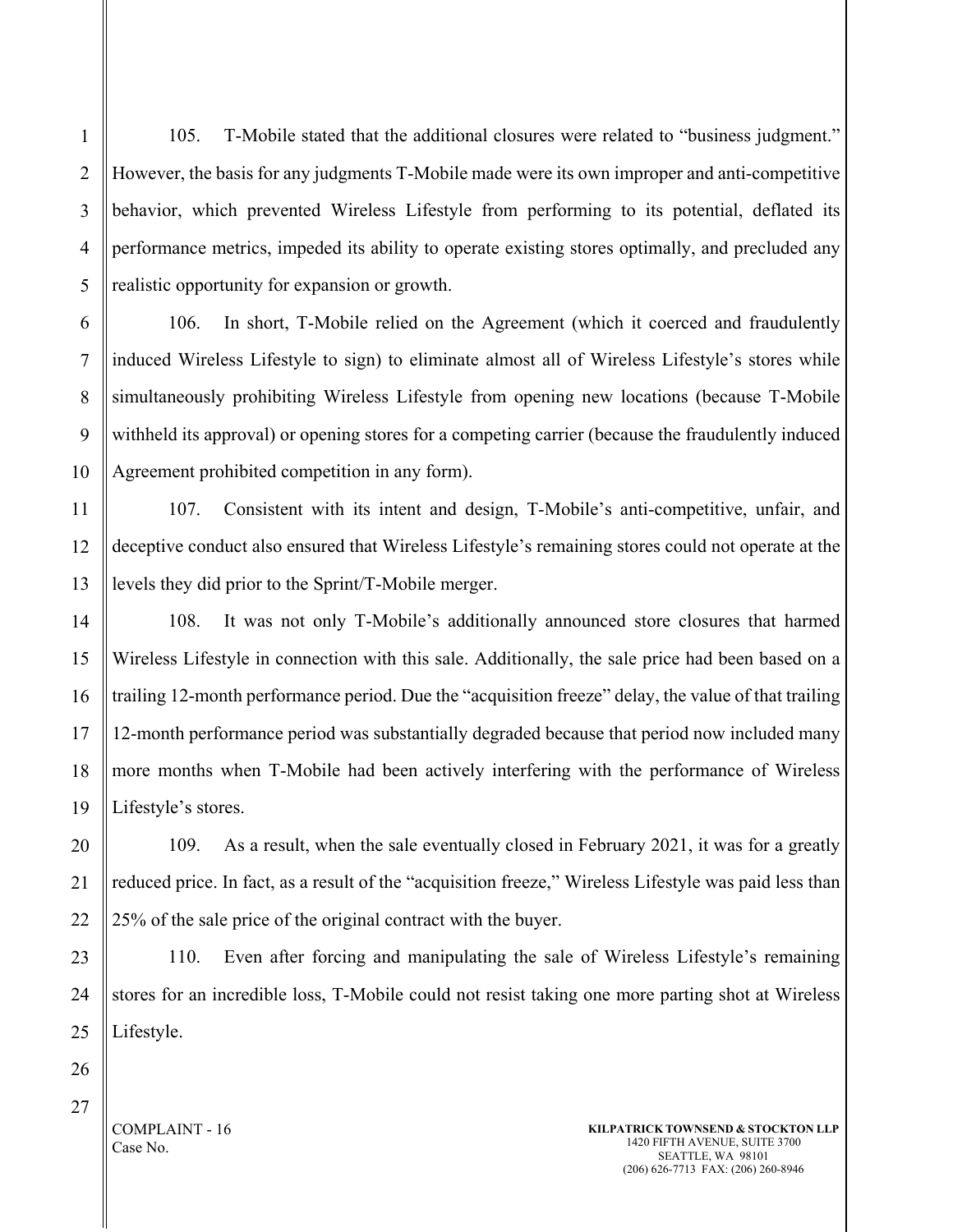111. After receiving T-Mobile's approval for the sale, Wireless Lifestyle made extensive employee terminations or transitions and arrangements to exit its store leases.

1

2

3

112. Approximately four days before the closing date under the APA, and despite already stating it would approve the APA, T-Mobile informed Wireless Lifestyle that T-Mobile would withhold final approval of the transaction unless Wireless Lifestyle executed an Assignment and Assumption Agreement that contained a putative general release of all of Wireless Lifestyle's claims against T-Mobile.

113. T-Mobile intentionally waited to spring the release on Wireless Lifestyle until just prior to the scheduled closing of the APA, knowing that Wireless Lifestyle could not afford to refuse to sign the release and risk losing the deal.

114. This roll-out of putative releases always came after the dealer was in no position to stop the sales transaction (which T-Mobile already fraudulently promised it would approve without additional conditions) because, among other reasons, related employee terminations or transitions and lease arrangements were already underway, and the selling dealer now faced a buyer who had rights against the selling dealer if it halted the transaction.

115. In each case, the sale was only occurring in the first place because T-Mobile had devastated the selling dealer's business, thereby forcing the selling dealer to exit the business. Wireless Lifestyle's choices were simple: insolvency or fold to T-Mobile's unfair demands.

116. Under immense pressure, Wireless Lifestyle executed the Assignment and Assumption Agreement and closed the asset purchase agreement on February 1, 2021. Due to T-Mobile's anti-competitive conduct and improper interference with that transaction, the amount Wireless Lifestyle received was approximately 25% of the agreed-upon price in the initial contract with the buyer.

25

**G. Sprint, and Then T-Mobile, Maintained a Mislabeled Franchise Arrangement with Wireless Lifestyle.**

117. Prior to the Sprint-T-Mobile merger, Sprint's relationship with Wireless Lifestyle was a mislabeled franchise relationship.

COMPLAINT - 17 Case No.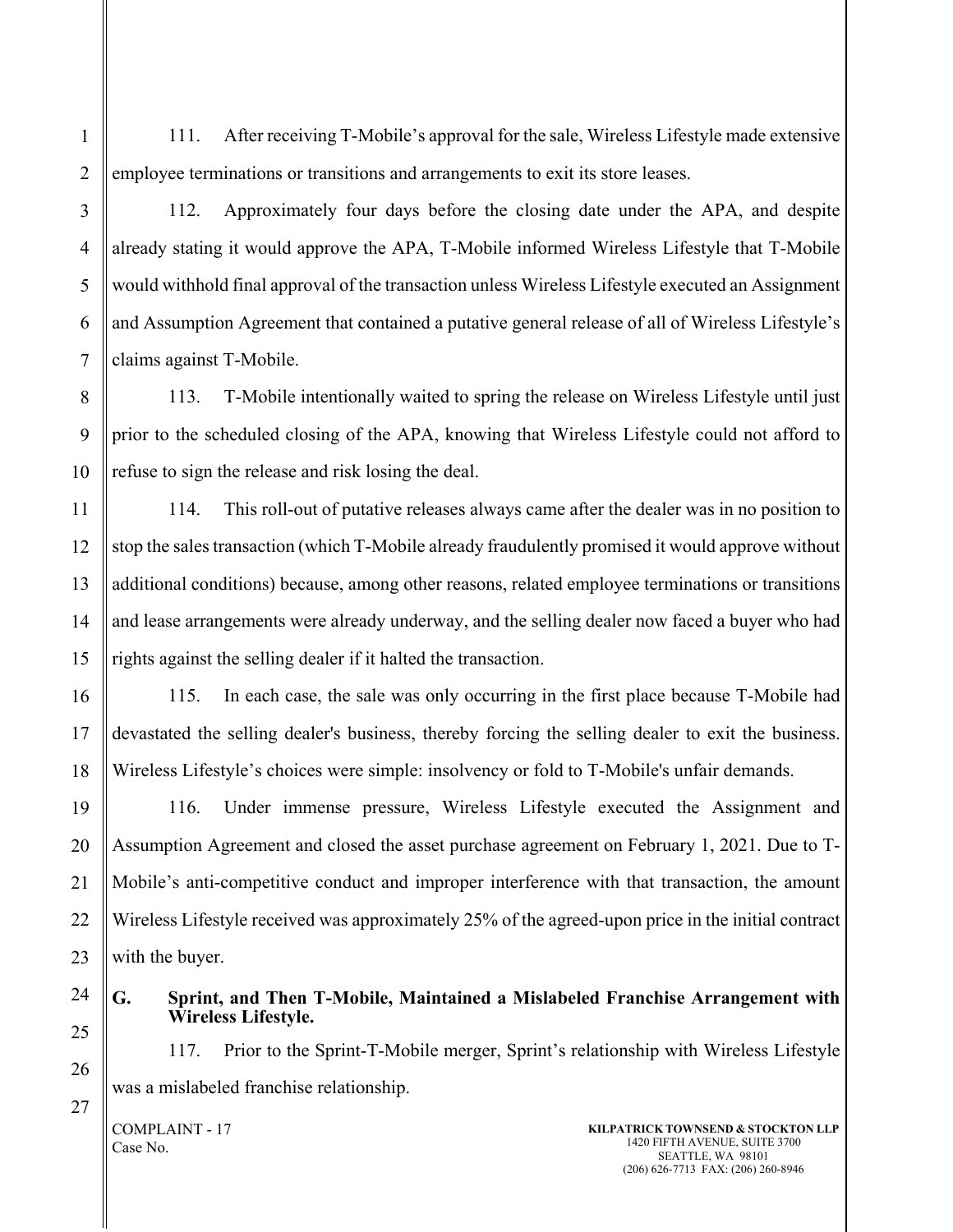1 2 118. Sprint's agreement with Wireless Lifestyle included a false statement that the relationship was not a franchise.

3 4 119. After acquiring Sprint in the merger, T-Mobile unlawfully terminated the franchise with Sprint.

5 6 120. Thereafter, T-Mobile's relationship with Wireless Lifestyle was a mislabeled franchise relationship.

121. T-Mobile's agreement with Wireless Lifestyle included a false statement that the relationship was not a franchise.

122. Both Sprint and T-Mobile engaged in unlawful conduct directed at Wireless Lifestyle that violated applicable franchise law, including the Washington Franchise Act.

123. Both Sprint and T-Mobile granted Wireless Lifestyle and its locations the right to offer, sell, or distribute goods and services – specifically Sprint and T-Mobile wireless services and associated cellular phone products – under a marketing plan or system prescribed in substantial part by Sprint and T-Mobile.

124. That marketing plan included, without limitation, sales of Sprint and T-Mobilebranded goods and services through a network of independent authorized retailers, of which Wireless Lifestyle was one, established by Sprint and T-Mobile in territories established by Sprint and T-Mobile to create a distribution grid for Sprint and T-Mobile.

125. Wireless Lifestyle and other dealers were required to invest and take on substantial risk to commit them to the retailer and distribution programs established by Sprint and T-Mobile. Further, after the merger, T-Mobile forbade Wireless Lifestyle from making independent sales of accessories, which reduced Wireless Lifestyle's profitability by hundreds of thousands of dollars (approximately \$500,000) monthly.

126. Additionally, T-Mobile stripped Wireless Lifestyle and other legacy Sprint dealers of any control over retail sales, including price adjustments and discounts for purchasers.

COMPLAINT - 18 Case No.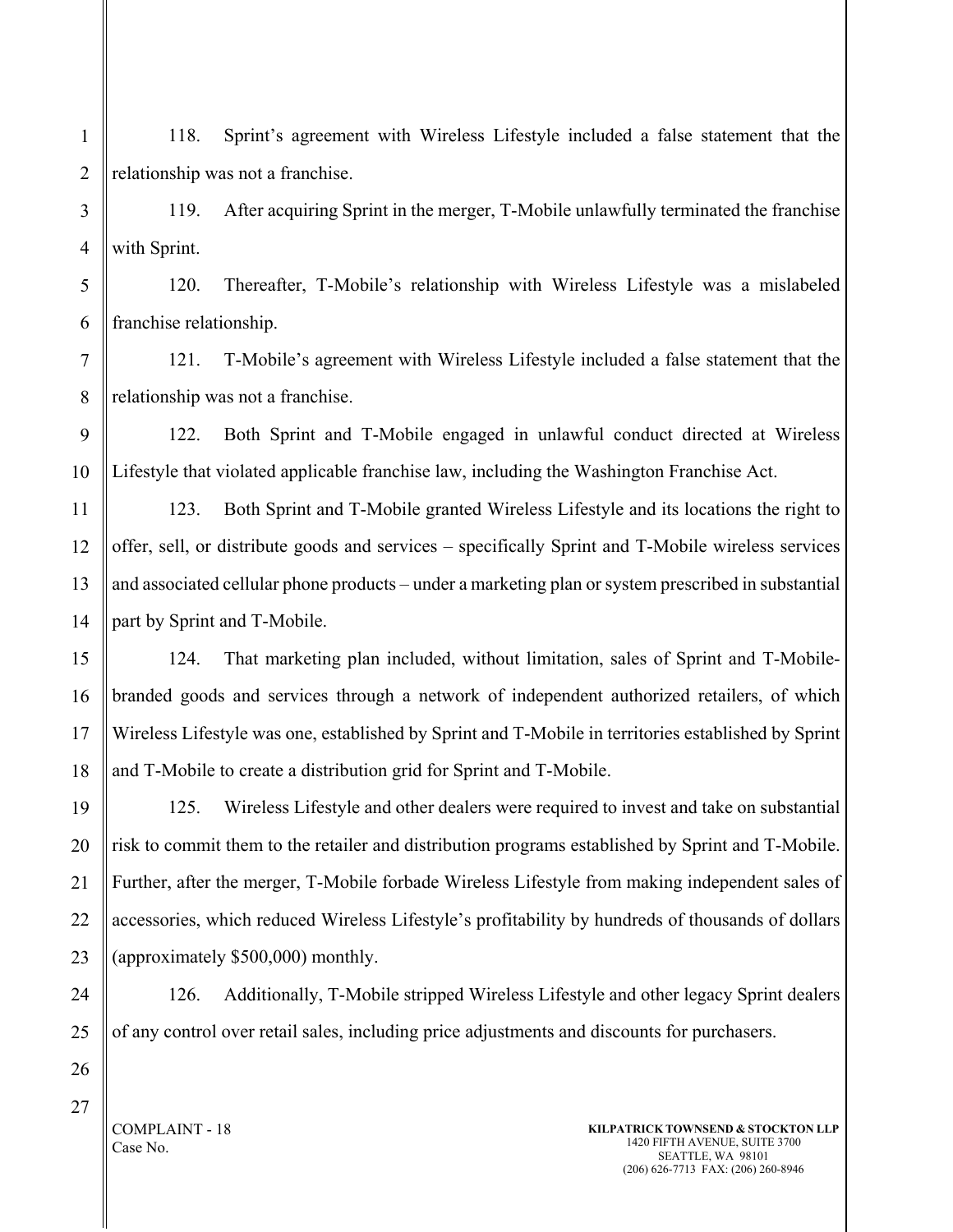| $\mathbf{1}$   | 127.                                                                                           | Wireless Lifestyle's operation was substantially associated with the trademarks,              |
|----------------|------------------------------------------------------------------------------------------------|-----------------------------------------------------------------------------------------------|
| $\overline{2}$ | service marks, trade names, advertising, or other commercial symbols designating, owned by, or |                                                                                               |
| 3              | licensed by Sprint, T-Mobile, and their affiliates.                                            |                                                                                               |
| $\overline{4}$ | 128.                                                                                           | Indeed, to a customer visiting a Wireless Lifestyle store, the store appeared to be a         |
| 5              | Sprint- or T-Mobile-owned store because of the extensive Sprint or T-Mobile signage and their  |                                                                                               |
| 6              |                                                                                                | logos appearing on the employee uniforms - all of which were mandated by Sprint and T-Mobile. |
| 7              | 129.                                                                                           | Wireless Lifestyle was required to pay to Sprint, and then to T-Mobile, directly or           |
| 8              |                                                                                                | indirectly, franchise fees. Those fees included, without limitation:                          |
| 9              | a.                                                                                             | improper and unauthorized chargebacks against Wireless Lifestyle's                            |
| 10             |                                                                                                | commissions due from Sprint and T-Mobile;                                                     |
| 11             |                                                                                                | b. the improper withholding of Wireless Lifestyle's earned CSAs or residuals                  |
| 12             |                                                                                                | post-merger;                                                                                  |
| 13             | c.                                                                                             | the forced-purchase of furniture, uniforms, services, phones, and accessories                 |
| 14             |                                                                                                | Sprint-<br>T-Mobile-selected vendors,<br>from<br>and<br>including<br>Granite                  |
| 15             |                                                                                                | Communications and Brightstar, which vendors, upon information and belief,                    |
| 16             |                                                                                                | provided these goods and services to Wireless Lifestyle at a substantial mark-                |
| 17             |                                                                                                | up that was directly passed on to Sprint or T-Mobile;                                         |
| 18             | d.                                                                                             | the assessment of charges labeled as "penalties" or "fines" for items such as                 |
| 19             |                                                                                                | missed training for employees, staff shortages, or findings in audits conducted               |
| 20             |                                                                                                | by or on behalf of Sprint or T-Mobile;                                                        |
| 21             | e.                                                                                             | the required surrender of returned phones to Sprint or T-Mobile without any                   |
| 22             |                                                                                                | refund to Wireless Lifestyle for any portion of the phones;                                   |
| 23             | f.                                                                                             | whenever there was a loss of goods (phones or accessories), which is a                        |
| 24             |                                                                                                | guaranteed occurrence in any retail business due to damage, loss in transit, theft,           |
| 25             |                                                                                                | and other causes, T-Mobile required Wireless Lifestyle to pay it the full retail              |
| 26             |                                                                                                | price for the lost or stolen goods, which was considerably more than T-Mobile                 |
| 27             | COMPLAINT - 19<br>Case No.                                                                     | KILPATRICK TOWNSEND & STOCKTON LLP<br>1420 FIFTH AVENUE, SUITE 3700<br>SEATTLE, WA 98101      |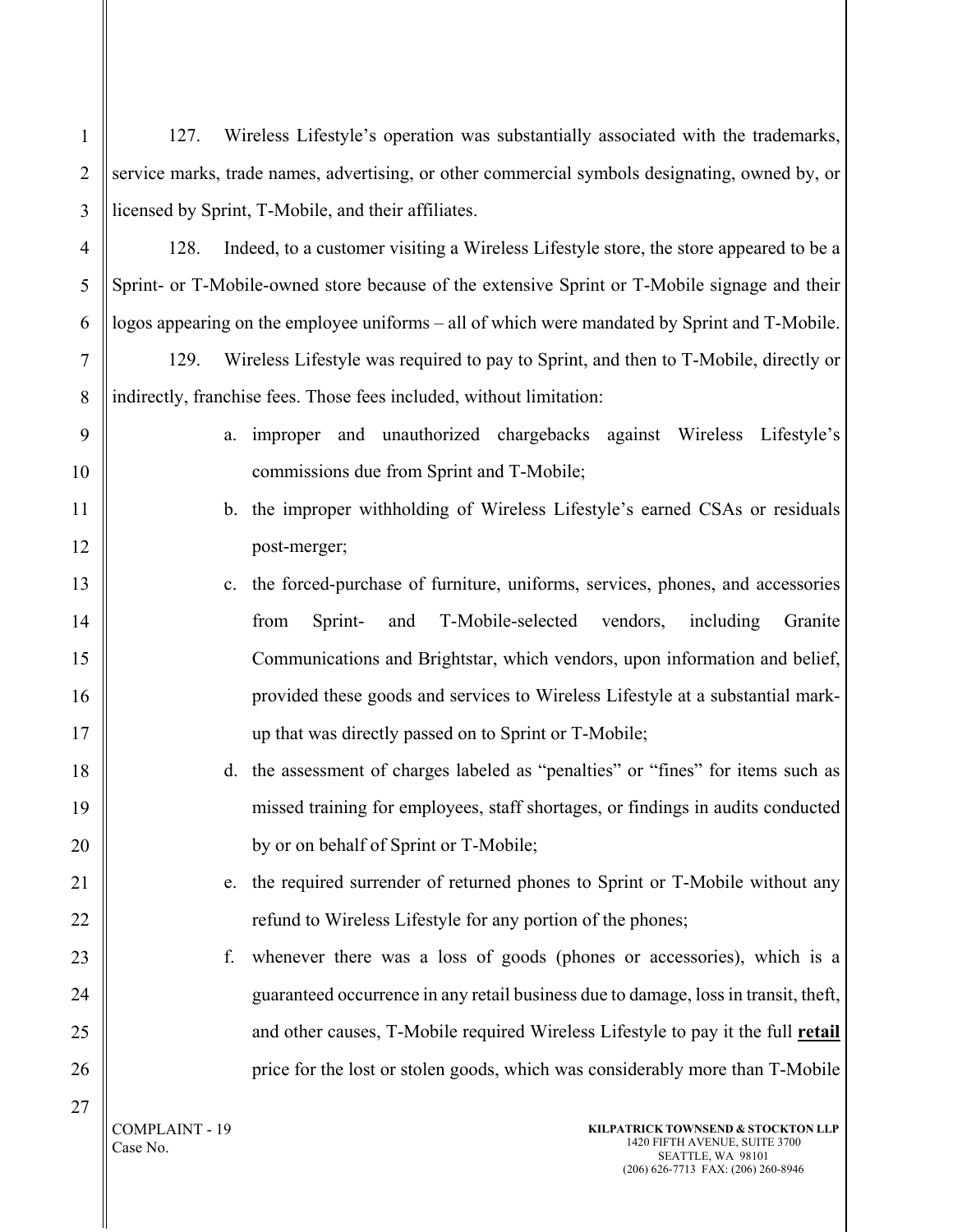| $\mathbf{1}$   | had paid for those goods $-$ this alone represented thousands of dollars in                           |
|----------------|-------------------------------------------------------------------------------------------------------|
| $\overline{2}$ | disguised franchise payments to T-Mobile each month;                                                  |
| 3              | Sprint's and T-Mobile's receipt of funds from vendors in return for allowing<br>g.                    |
| 4              | those vendors to advertise in Wireless Lifestyle stores;                                              |
| 5              | h. charges for Wireless Lifestyle's sales of accessories (which did not reflect mere                  |
| 6              | wholesale sales of accessories to Wireless Lifestyle by Sprint and T-Mobile at                        |
| 7              | wholesale);                                                                                           |
| 8              | markups on shipping fees; and<br>$\mathbf{i}$ .                                                       |
| 9              | backend charges for co-op parts.<br>$\mathbf{i}$ .                                                    |
| 10             | 130.<br>Both Sprint and T-Mobile failed to properly register as required for franchise                |
| 11             | relationships and abused the franchise relationship. Further, Defendants unlawfully terminated the    |
| 12             | Sprint franchise to Wireless Lifestyle when they forced the less favorable T-Mobile franchise         |
| 13             | relationship upon Wireless Lifestyle.                                                                 |
| 14             | Н.<br>T-Mobile is Liable for the Acts of Sprint.                                                      |
| 15             | 131.<br>T-Mobile (or a parent company of T-Mobile) is the successor entity or parent of               |
| 16             | Sprint.                                                                                               |
| 17             | 132.<br>As the acquiring entity, T-Mobile is liable for action or inactions of Sprint occurring       |
| 18             | before or in connection with the Sprint-T-Mobile merger.                                              |
| 19             | Further, as between Sprint and T-Mobile, there was a commingling of property<br>133.                  |
| 20             | rights or interests, and it was apparent that they were intended to function as one, and, further, to |
| 21             | regard them as separate would aid the consummation of a fraud or wrong upon others.                   |
| 22             | Moreover, Sprint and T-Mobile conspired together and aided and abetted one<br>134.                    |
| 23             | another to perpetrate the unlawful and wrongful actions and inactions that are the subject of this    |
| 24             | Complaint.                                                                                            |
| 25             | The Putative Releases Contained in the Sprint and T-Mobile Contracts are<br>I.                        |
| 26             | Unenforceable.                                                                                        |
| 27             |                                                                                                       |

 $\parallel$  COMPLAINT - 20 Case No.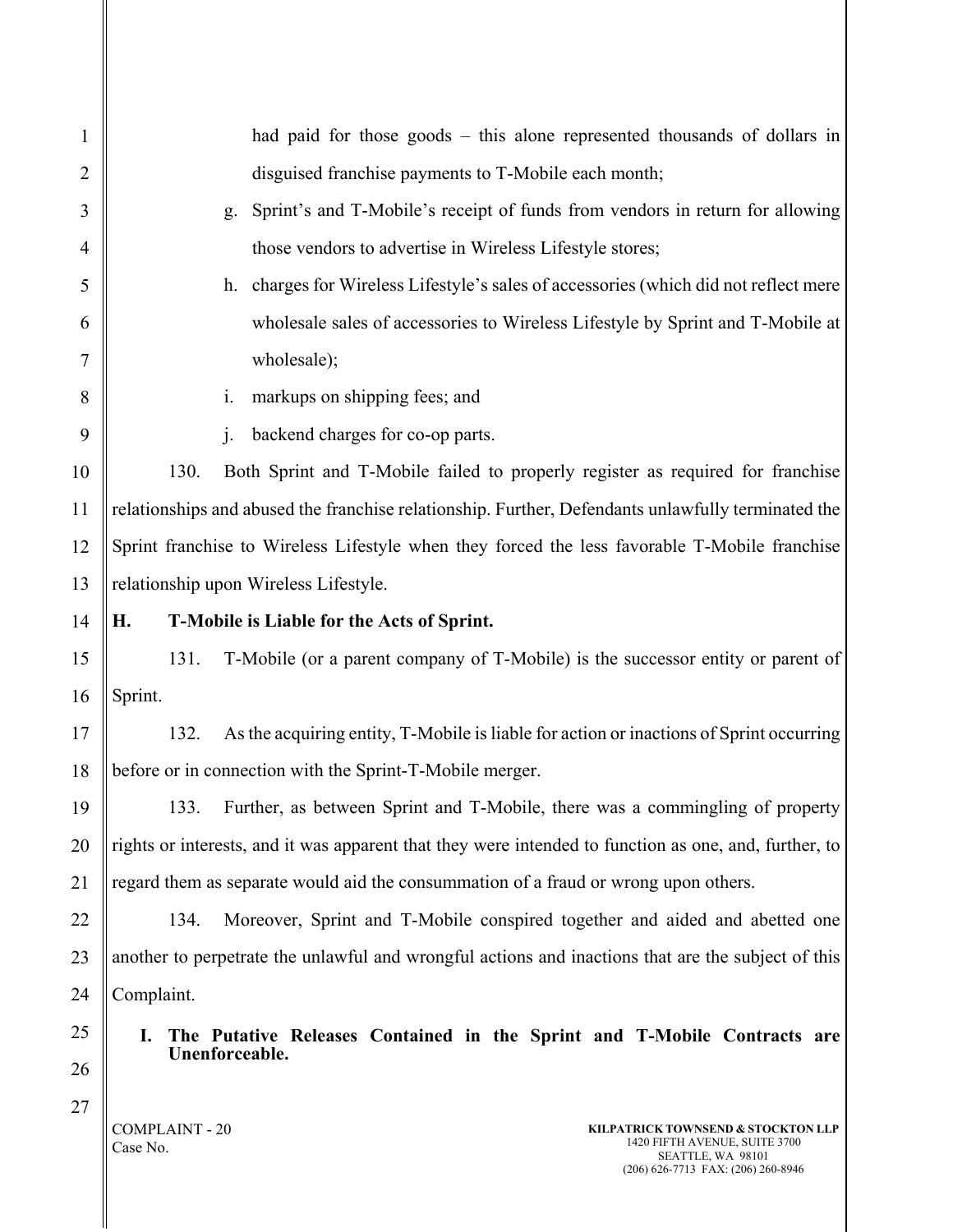135. The putative releases, (1) paragraph 8 of the Wind Down Addendum to the Authorized Representative Agreement between Sprint and Wireless Lifestyle and section 18.15 of the T-Mobile Agreements ("2020 releases"), and (2) paragraph 5 of the Assignment and Assumption Agreement between Wireless Lifestyle, the buyer, and T-Mobile ("2021 release"), were fraudulently or unlawfully obtained and are unenforceable.

136. All releases lack consideration.

137. For the 2020 releases, T-Mobile compelled Wireless Lifestyle to forego its existing Sprint contractual benefits and granted Wireless Lifestyle nothing in return beyond what Wireless Lifestyle was already entitled to receive.

10 11 138. For the 2021 release, T-Mobile had already given verbal and written approval of the APA with Wireless Vision.

139. The last-minute purported releases were unilaterally imposed on the APA by T-Mobile, were not proper or authorized requirements for the APA process, and in exchange for executing them Wireless Lifestyle received nothing to which it was not already entitled.

15 16 140. Separately, T-Mobile acquired the purported releases through unlawful coercion and duress it imposed on Wireless Lifestyle, which independently renders the releases unenforceable.

141. For the 2020 releases, T-Mobile threatened the destruction of Wireless Lifestyle's business if it did not sign, while simultaneously claiming Wireless Lifestyle was still bound by its non-compete, chargeback, and other obligations under the Sprint dealer agreement.

142. Wireless Lifestyle had millions of dollars in recurring obligations for lease payments, personal guarantees, wages, operating expenses, and debt service, and it faced a simple choice: sign T-Mobile's rushed, non-negotiable adhesion contracts or go bankrupt.

143. Similarly, for the 2021 release, T-Mobile waited until the eleventh hour before the closing of the APA to produce the 2021 release and demand Wireless Lifestyle sign it, knowing

27

1

2

3

4

5

6

7

8

9

12

13

14

17

18

19

20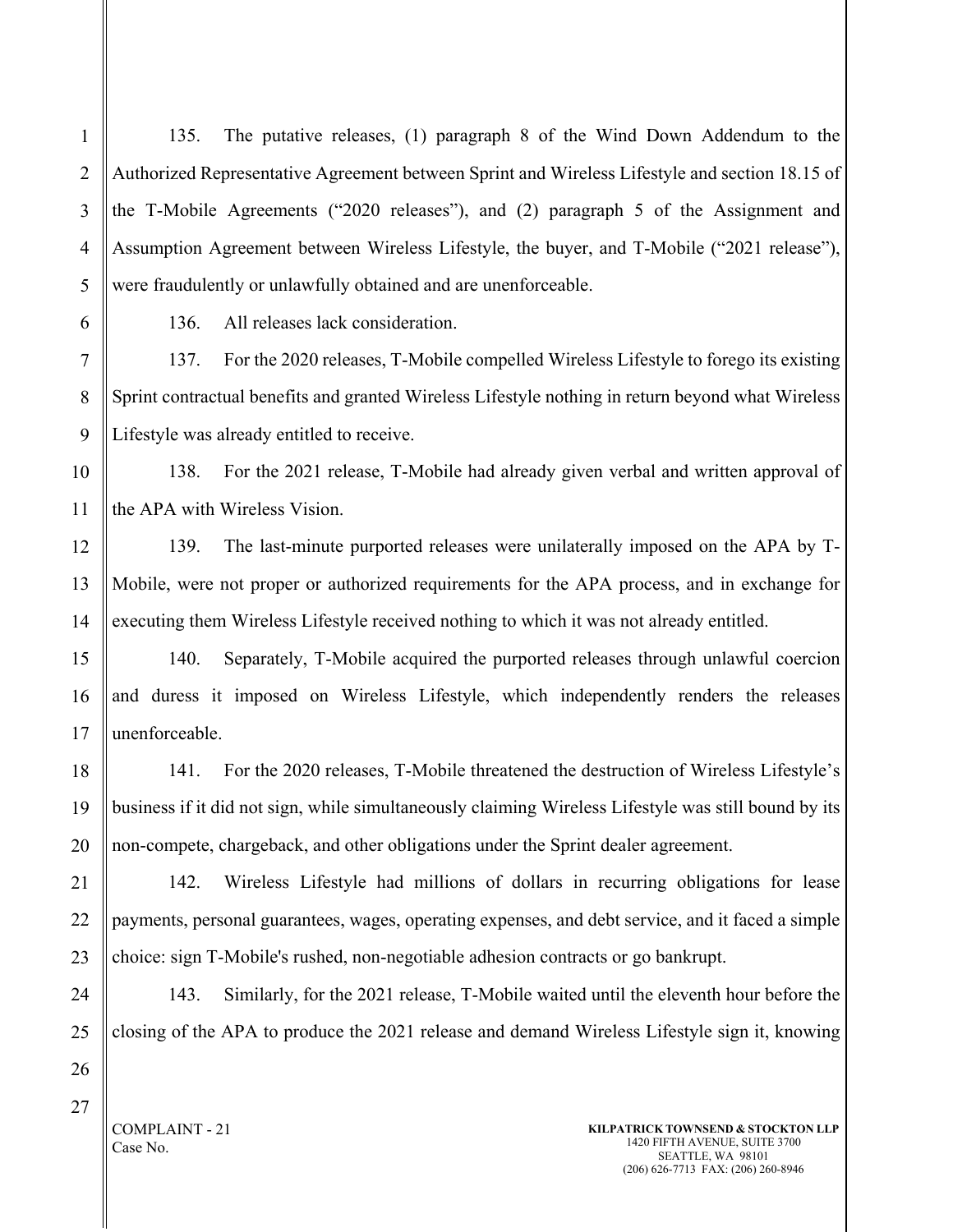1 2 full well that Wireless Lifestyle could not afford to lose the APA or delay the APA's closing while it challenged T-Mobile's improper demand for a release.

144. T-Mobile's modus operandi was to (1) first verbally approve dealers' sale of assets, like it did with Wireless Lifestyle, and (2) wait until the last minute to spring the release, at which point T-Mobile knew Wireless Lifestyle would be in no position to stop the sale because it had made extensive final decisions such as employee terminations or transitions and lease arrangements, and Wireless Lifestyle would face a buyer who had rights against it if it halted the transaction.

9 10 145. Like the initial release, here too, Wireless Lifestyle's choices were insolvency or fold to T-Mobile's unfair demands.

146. T-Mobile also induced all releases by fraud.

147. T-Mobile affirmatively misrepresented its intentions (and concealed its true intentions) regarding store closures, lease renewals, growth, and support from the outset.

148. Then, after intentionally devastating the businesses of dealers like Wireless Lifestyle, T-Mobile fraudulently represented it had approved the dealers' sales of their remaining assets to another T-Mobile dealer, but knew it intended to threaten to retract its approval at the last minute unless the selling dealer released all claims against T-Mobile.

149. In short, T-Mobile acquired all the releases through unfair and deceptive practices, improper coercion and fraud, and without giving valid consideration, which renders the releases void as a matter of law.

21

3

4

5

6

7

8

11

12

13

14

15

16

17

18

19

20

22

23

24

25

26

### **CAUSES OF ACTION**

### **FIRST CLAIM FOR RELIEF: FRAUD AND FRAUDULENT INDUCEMENT**

150. Wireless Lifestyle realleges, as if fully set forth herein, each and every allegation contained in the preceding paragraphs.

27

COMPLAINT - 22 Case No.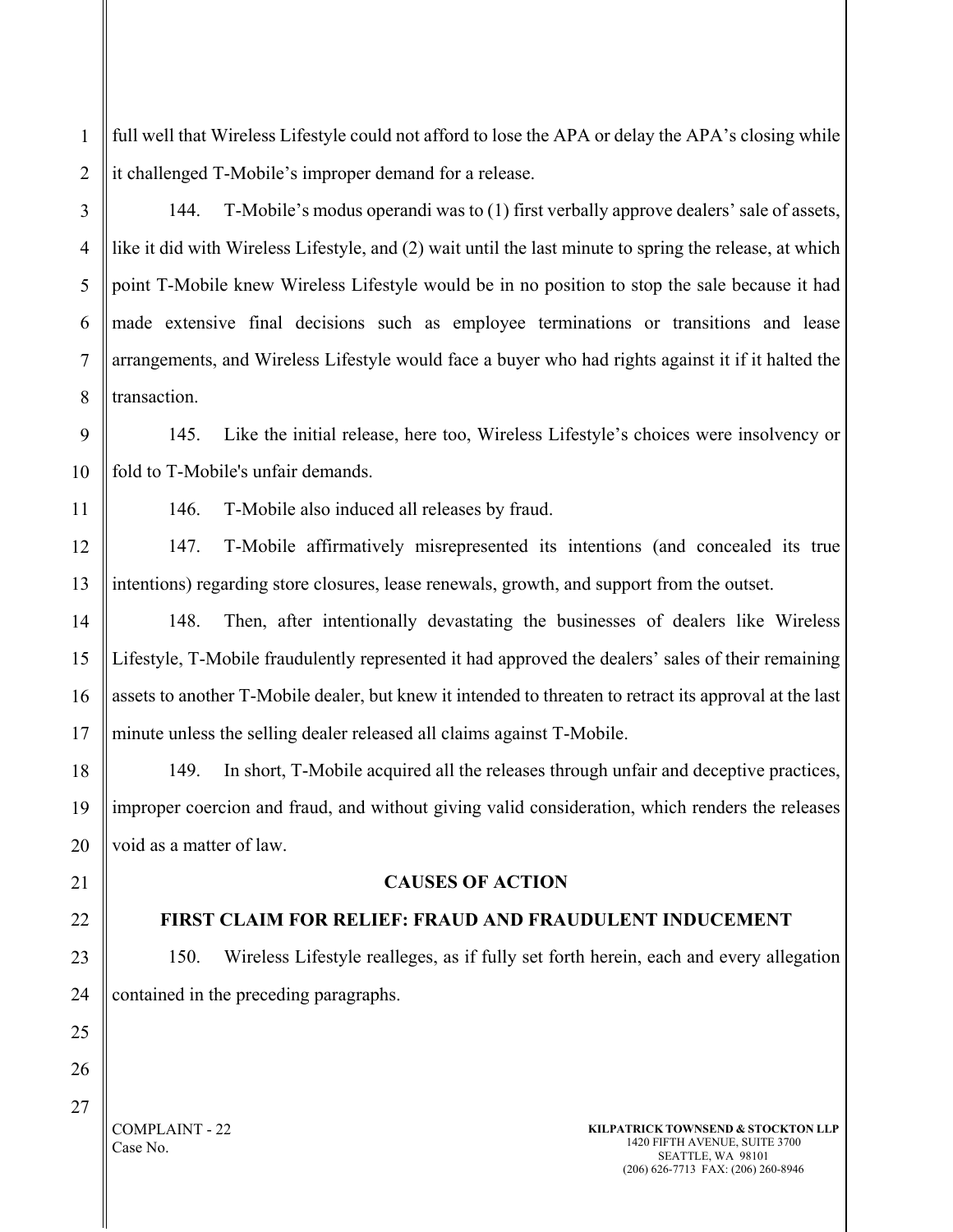151. T-Mobile knowingly made the false representations to Wireless Lifestyle that it would not subject Wireless Lifestyle to another significant reduction of its stores after the initial round of closures and would allow Wireless Lifestyle to expand and grow.

152. T-Mobile further concealed its plans to massively cut Wireless Lifestyle's number of locations, suppress its ability to succeed, and stifle its growth.

1

2

3

153. These representations and concealments were material and false.

154. Wireless Lifestyle entered into the Agreement based on T-Mobile's representations that it would not subject Wireless Lifestyle to additional store closures based on T-Mobile's misrepresentations and concealment.

155. T-Mobile knew that the representations were false, and it acted in reckless disregard as to the truth or falsity of the representations.

156. T-Mobile knew at the time it made the representations that it intended to close an unreasonable percentage of Wireless Lifestyle's stores within the first months of the Agreement.

157. T-Mobile made these misrepresentations and concealments of material facts with the intent to deceive Wireless Lifestyle, and they were made as a material inducement to Wireless Lifestyle to enter into the Agreement.

158. Wireless Lifestyle was deceived by the misrepresentations and would not have entered into the Agreement for the agreed-to consideration but for the misrepresentations.

159. Wireless Lifestyle could not have learned the true facts through reasonable diligence, and as a result, its reliance on T-Mobile's misrepresentations was justified and reasonable.

160. T-Mobile's fraudulent misrepresentations and concealments of material fact induced Wireless Lifestyle to forego the more beneficial terms of the Sprint contract and cheated Wireless Lifestyle out of compensation to which Wireless Lifestyle was entitled under the Sprint contract.

COMPLAINT - 23 Case No.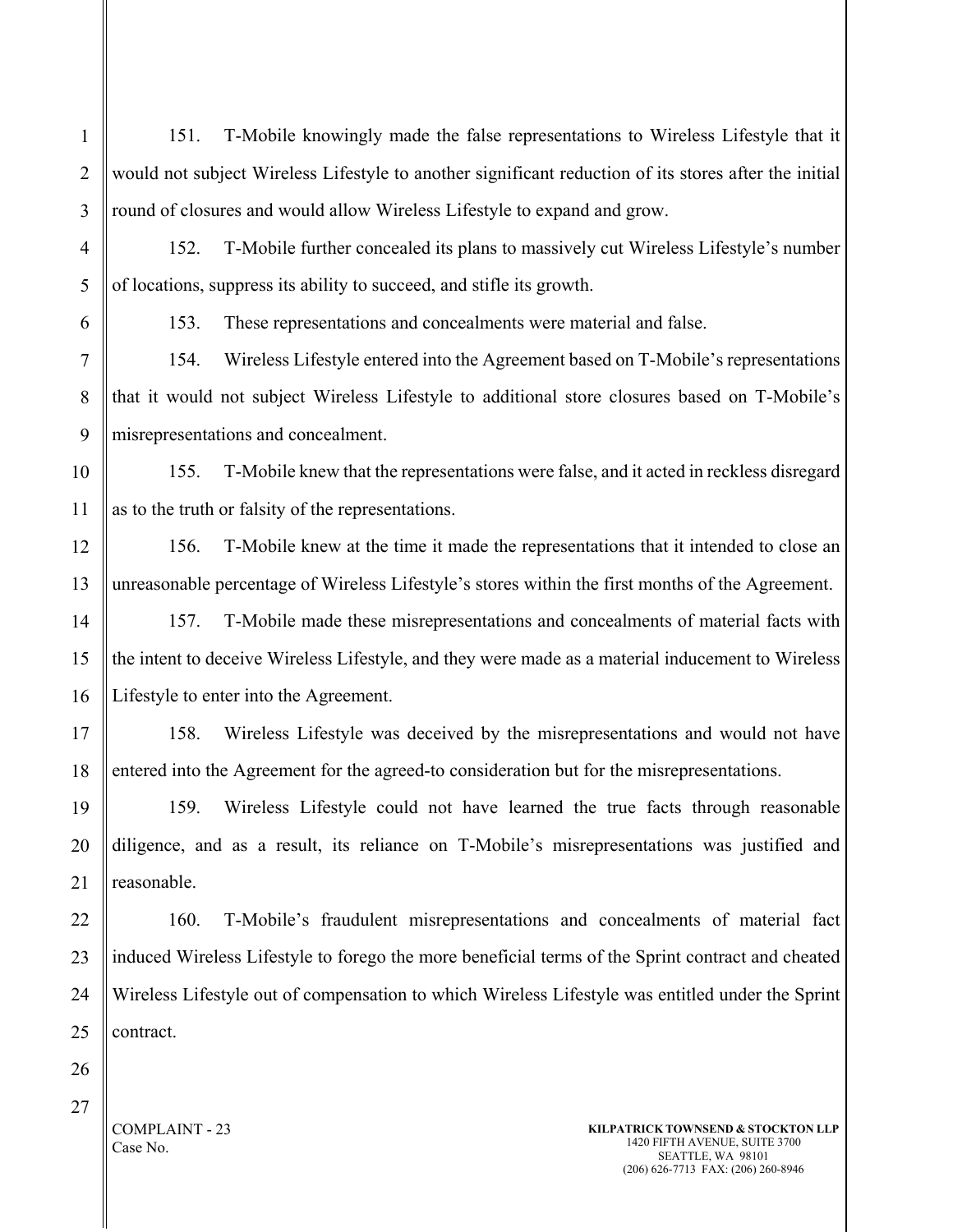161. As a direct and proximate result of T-Mobile's fraudulent misrepresentations, Wireless Lifestyle has suffered damages in an amount to be determined at trial, but certainly in excess of \$50 million.

### **SECOND CLAIM FOR RELIEF: NEGLIGENT MISREPRESENTATION (IN THE ALTERNATIVE)**

162. Wireless Lifestyle realleges, as if fully set forth herein, each and every allegation contained in the preceding paragraphs.

163. Wireless Lifestyle pleads negligent misrepresentation in the alternative to fraud and fraudulent inducement.

164. As alleged herein, T-Mobile supplied misinformation (by direct statement and concealment that misled Wireless Lifestyle concerning the nature of the T-Mobile-Wireless Lifestyle relationship), including regarding future growth and store closures, which information was material, false, and misleading.

165. T-Mobile knew that supplying this information to Wireless Lifestyle was done to induce Wireless Lifestyle to enter into business transactions, particularly in executing the Agreement.

166. T-Mobile was negligent in obtaining and communicating this false information to Wireless Lifestyle.

167. Wireless Lifestyle reasonably relied on this false information in deciding whether to execute the Agreement.

168. T-Mobile's false information proximately caused damages to Wireless Lifestyle.

169. As a result of T-Mobile's negligent misrepresentations, Wireless Lifestyle has suffered damages in an amount to be determined at trial, but certainly in excess of \$50 million.

# **THIRD CLAIM FOR RELIEF: DECLARATORY JUDGMENT**

170. Wireless Lifestyle realleges, as if fully set forth herein, each and every allegation contained in the preceding paragraphs.

COMPLAINT - 24 Case No.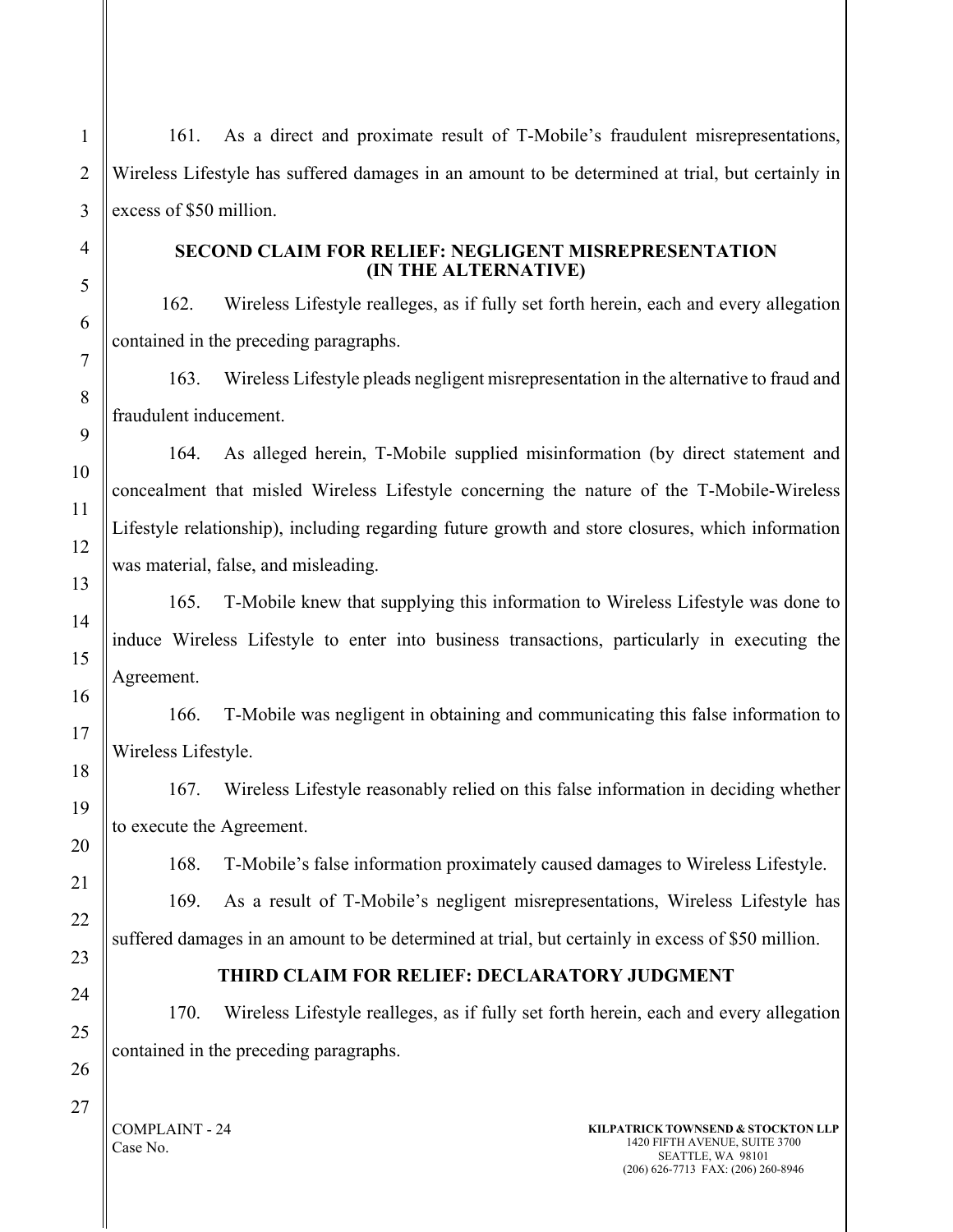171. There is an actual and justiciable controversy among the parties regarding the matters set forth in this Complaint.

172. The law, justice, and equity require a determination and declaration that, as a result of Sprint's and T-Mobile's fraudulent inducement of the Agreements, they are invalid, void, and of no effect, and Wireless Lifestyle remains in contract with Sprint and is entitled to the rights, privileges, and payments, and is limited to the obligations set out in the Authorized Representative Agreement between Sprint and Wireless Lifestyle.

173. The law, justice, and equity require a determination and declaration that the relationships between Sprint and T-Mobile and Wireless Lifestyle were franchise relationships, such that Sprint and T-Mobile are entitled to the benefits of a franchisee under applicable law.

1

2

3

4

5

6

### **FOURTH CLAIM FOR RELIEF: BREACH OF SPRINT CONTRACT**

174. Wireless Lifestyle realleges, as if fully set forth herein, each and every allegation contained in the preceding paragraphs.

175. If the Court determines that the Sprint contract remains in place, T-Mobile's and Sprint's conduct as alleged herein breached that contract.

176. T-Mobile's and Sprint's conduct is the actual and proximate cause of damages to Wireless Lifestyle.

177. Wireless Lifestyle has suffered damages in an amount to be determined at trial, but certainly in excess of \$50 million.

### **FIFTH CLAIM FOR RELIEF: BREACH OF THE T-MOBILE AGREEMENTS AND WIND DOWN ADDENDUM**

178. Wireless Lifestyle realleges, as if fully set forth herein, each and every allegation contained in the preceding paragraphs.

179. If the Court determines that the Agreement remains in place, T-Mobile's and Sprint's conduct as alleged herein breached that contract.

180. T-Mobile's and Sprint's conduct is the actual and proximate cause of damages to Wireless Lifestyle.

COMPLAINT - 25 Case No.

### **KILPATRICK TOWNSEND & STOCKTON LLP** 1420 FIFTH AVENUE, SUITE 3700 SEATTLE, WA 98101 (206) 626-7713 FAX: (206) 260-8946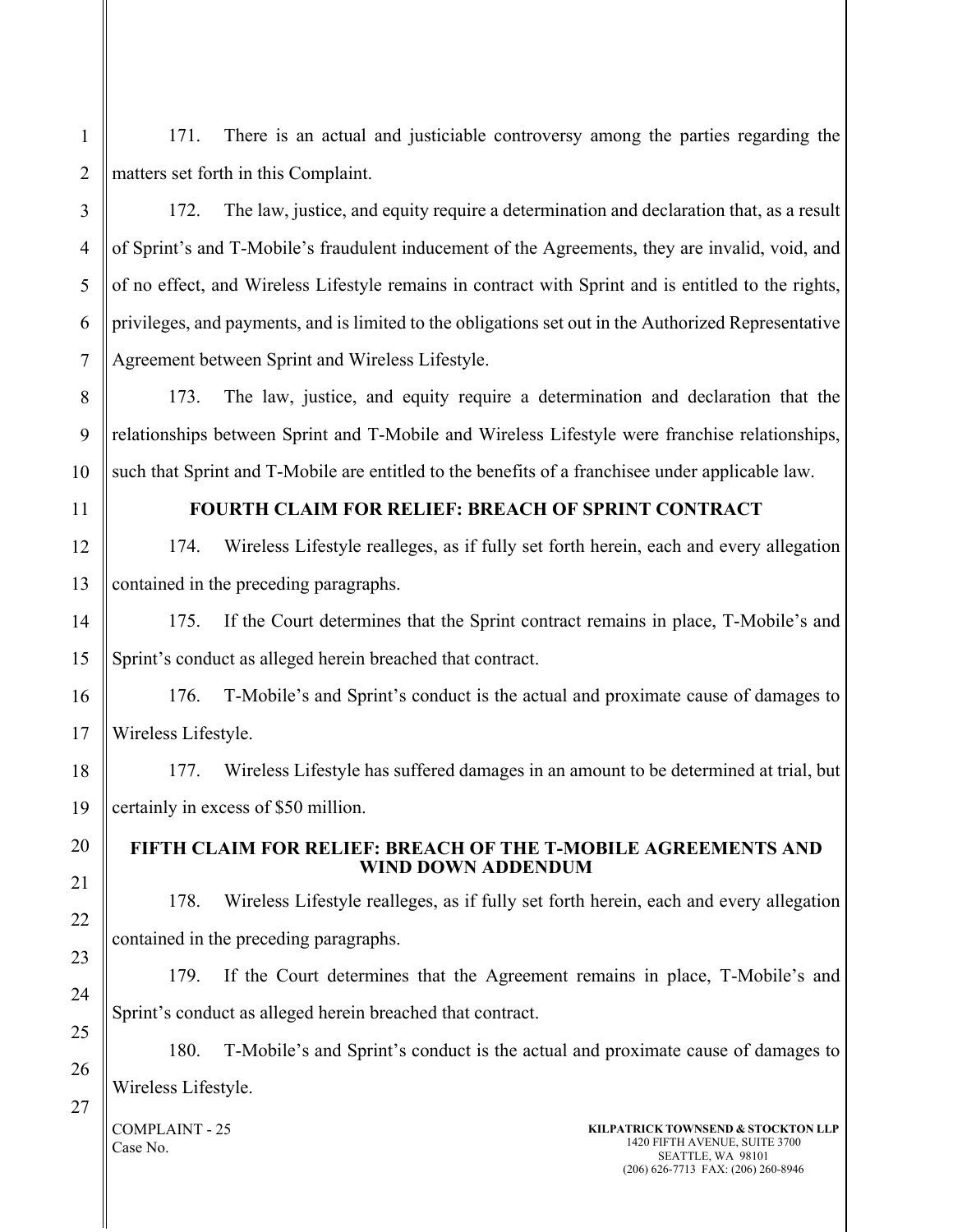181. Wireless Lifestyle has suffered damages in an amount to be determined at trial, but certainly in excess of \$50 million. **SIXTH CLAIM FOR RELIEF: BREACH OF THE COVENANT OF GOOD FAITH AND FAIR DEALING** 182. Wireless Lifestyle realleges, as if fully set forth herein, each and every allegation contained in the preceding paragraphs. 183. To the extent the Agreement is deemed to be a valid contract that was not fraudulently induced, then T-Mobile is obligated by contract and common law to act in good faith and to not do anything to deprive Wireless Lifestyle of the fruits and benefit of the Agreement. 184. T-Mobile breached this implied covenant of good faith and fair dealing and injured Wireless Lifestyle's right to receive the benefits of the Agreement by engaging in the conduct described herein, including, without limitation: a. Systematically eliminating a disproportionate share of Wireless Lifestyle's stores within the first few months of the Agreement; b. Refusing to approve additional Wireless Lifestyle stores and building corporate stores in proximity to existing Wireless Lifestyle locations; and c. Otherwise suppressing Wireless Lifestyle's ability to succeed as described herein. 185. T-Mobile's actions are contrary to Wireless Lifestyle's reasonable and justified expectations under the Agreement. 186. T-Mobile's sweeping reduction of Wireless Lifestyle's stores and refusal to approve additional stores frustrate the essential purpose of the Agreement and Wireless Lifestyle is unable to obtain its full and expected benefits of the Agreement, including without limitation, operating as a dealer of T-Mobile services and goods. 187. T-Mobile used the Termination of Locations provision to constructively gut the essential purpose of the Agreement and to bind Wireless Lifestyle and its owners to a non-compete agreement where they could not compete in the marketplace all while T-Mobile continued to

COMPLAINT - 26 Case No.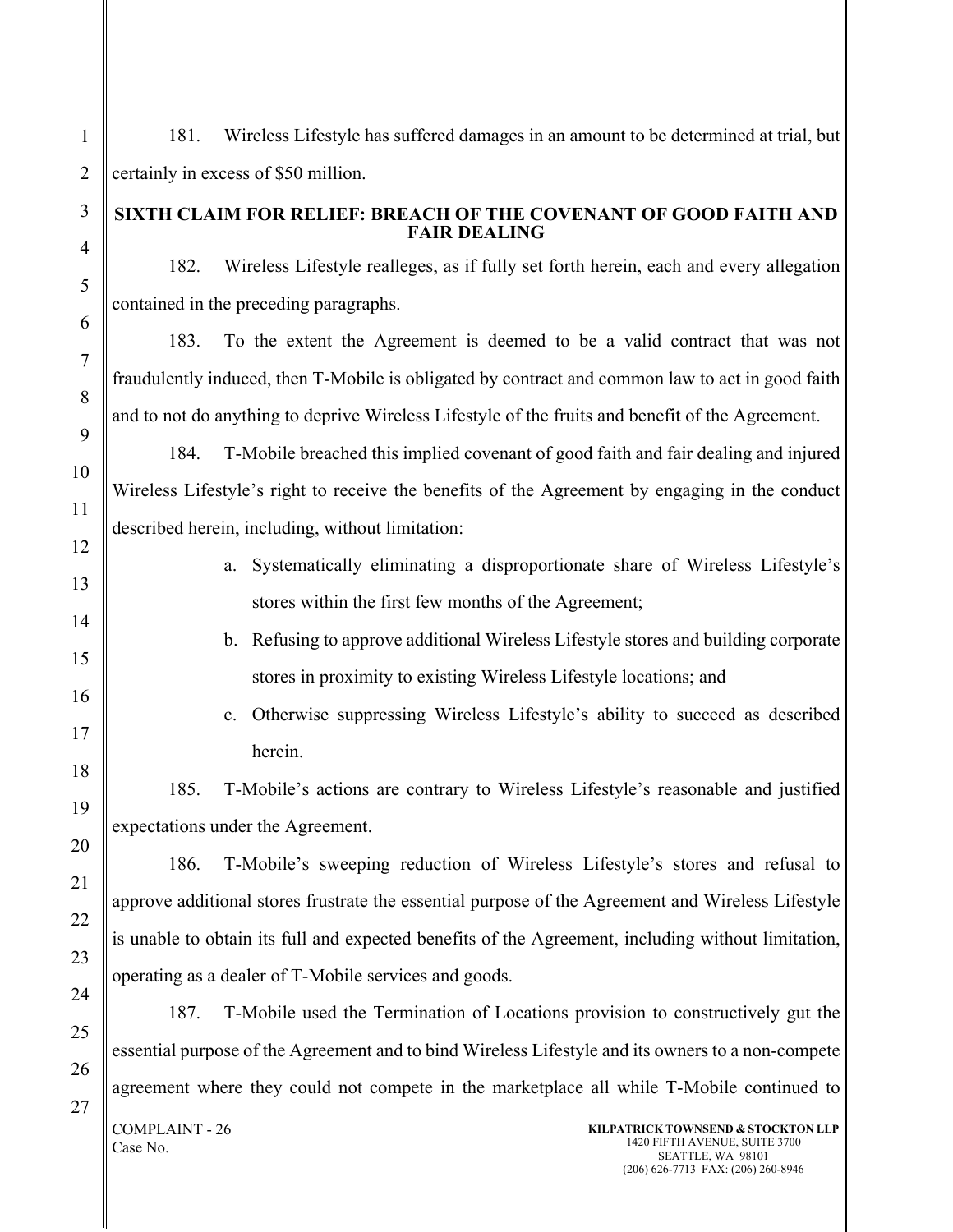1 2 3 systematically eliminate Wireless Lifestyle stores, refused to allow it to open new stores, and engaged in anti-competitive, unfair, and deceptive trade practices to guarantee that Wireless Lifestyle's remaining stores failed.

188. T-Mobile never intended to work with Wireless Lifestyle. It only wanted signed Agreements that would constrain Wireless Lifestyle and hopefully obviate Wireless Lifestyle's ability to defend itself. Further, as T-Mobile possessed Wireless Lifestyle's financial information, it knew before Wireless Lifestyle signed the Agreement that its actions would effectively close down Wireless Lifestyle.

9 10 189. T-Mobile's abrupt and systematic reduction of Wireless Lifestyle's stores, refusal to approve additional store acquisitions, and anti-competitive conduct to destroy Wireless Lifestyle's remaining stores have already caused and will continue to cause Wireless Lifestyle to suffer damages in an amount to be determined at trial, but certainly in excess of \$50 million.

### **SEVENTH CLAIM FOR RELIEF: VIOLATION OF WASHINGTON UNFAIR BUSINESS PRACTICES—CONSUMER PROTECTION ACT, RCW §§ 19.86.010 ET SEQ.**

190. Wireless Lifestyle realleges, as if fully set forth herein, each and every allegation contained in the preceding paragraphs.

191. The Washington Consumer Protection Act ("CPA") prohibits unfair methods of competition and unfair or deceptive acts or practices in the conduct of any trade or commerce. RCW 19.86.020.

192. In order to prove a CPA claim, a plaintiff must establish: (1) that the defendant engaged in an unfair or deceptive act or practice, (2) that the act occurred in trade or commerce, (3) that the act impacts the public interest, (4) that the plaintiff suffered injury to his or her business or property, and (5) that the injury was causally related to the unfair or deceptive act.

193. T-Mobile engaged in unfair and deceptive trade practices including, among other things, the following:

27

COMPLAINT - 27 Case No.

4

5

6

7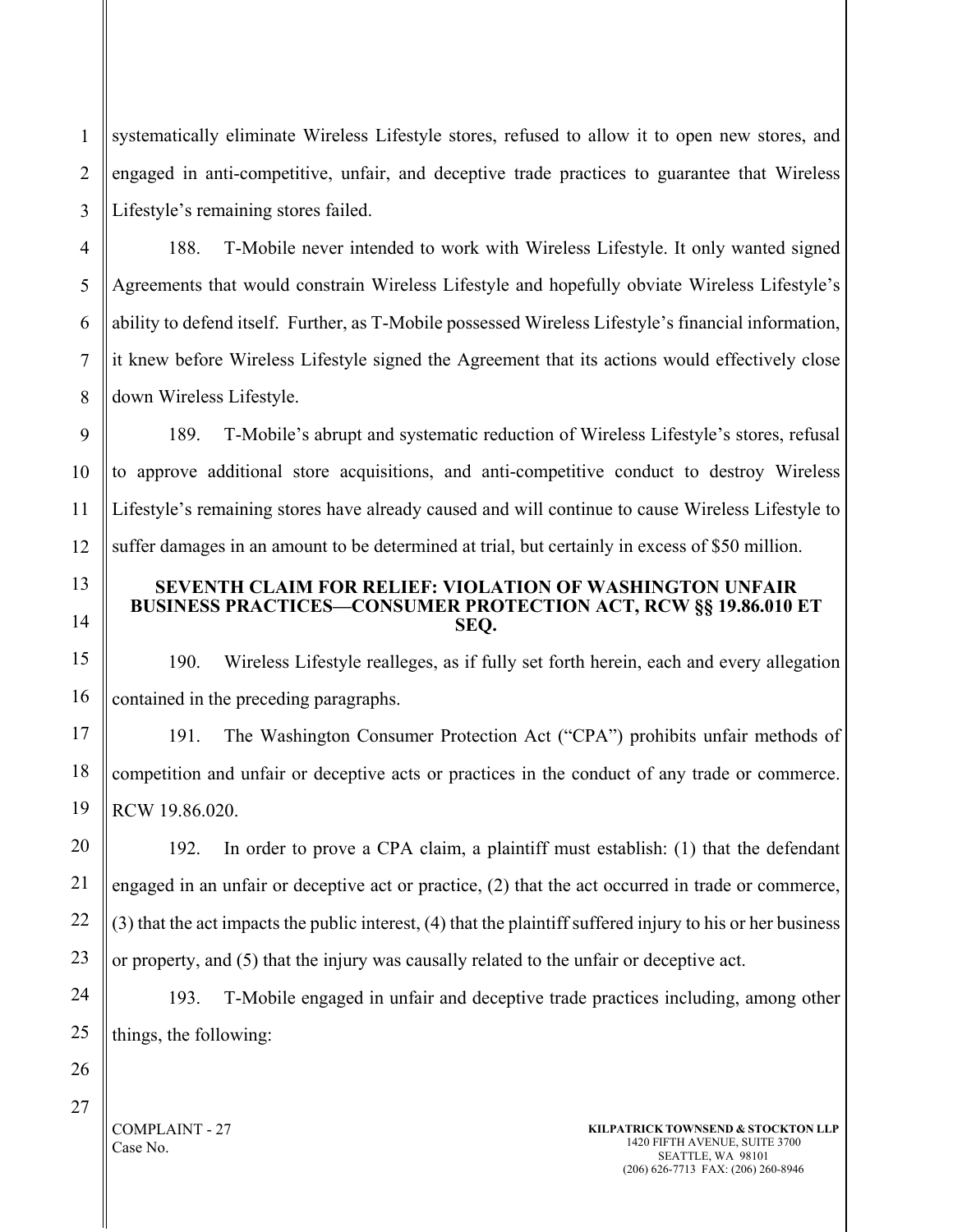| $\mathbf{1}$   | Making false representations to induce Wireless Lifestyle to sign the<br>a.                                                                                         |
|----------------|---------------------------------------------------------------------------------------------------------------------------------------------------------------------|
| $\overline{2}$ | Agreement and coercing Wireless Lifestyle to do so or else forego the ability to                                                                                    |
| 3              | sell any T-Mobile phones or services;                                                                                                                               |
| $\overline{4}$ | b. Engaging in anti-competitive conduct to disadvantage and drive out Wireless                                                                                      |
| 5              | Lifestyle (and other legacy Sprint dealers) while not subjecting legacy T-                                                                                          |
| 6              | Mobile dealers to such conduct;                                                                                                                                     |
| 7              | Manipulating Wireless Lifestyle's internet advertising and on-line presence so<br>c.                                                                                |
| 8              | customers searching for T-Mobile stores would not see Wireless Lifestyle's                                                                                          |
| 9              | stores, even when those stores were closer to them than other T-Mobile dealers;                                                                                     |
| 10             | Weaponizing the commercial relationship and using contractual terms to state<br>d.                                                                                  |
| 11             | misrepresentations and to reading and applying terms to improperly operate in                                                                                       |
| 12             | an unfair fashion and contrary to the language and spirit of the contracts, read                                                                                    |
| 13             | completely in context, to cheat Wireless Lifestyle, suppress it, and effectively                                                                                    |
| 14             | drive it out of business; and                                                                                                                                       |
| 15             | Representing in the Agreement that no franchise relationship would be created<br>e.                                                                                 |
| 16             | but in fact, creating such a franchise relationship with Wireless Lifestyle,                                                                                        |
| 17             | thereby manipulating the contractual relationship and abusing Wireless                                                                                              |
| 18             | Lifestyle as a franchisee.                                                                                                                                          |
| 19             | T-Mobile's unfair and deceptive trade practices affect trade and/or commerce given<br>194.                                                                          |
| 20             | that T-Mobile is engaged in the sale of assets, services, and commerce that directly or indirectly                                                                  |
| 21             | affect the people of Washington state.                                                                                                                              |
| 22             | 195.<br>T-Mobile's unfair and deceptive trade practices affect the public because:                                                                                  |
| 23             | T-Mobile committed its anti-competitive acts in the course of its business;<br>a.                                                                                   |
| 24             | T-Mobile's actions were part of a pattern or generalized course of conduct<br>b.                                                                                    |
| 25             | which involved the intentional devastation of dealers like Wireless Lifestyle;                                                                                      |
| 26             |                                                                                                                                                                     |
| 27             | <b>COMPLAINT - 28</b><br>KILPATRICK TOWNSEND & STOCKTON LLP<br>1420 FIFTH AVENUE, SUITE 3700<br>Case No.<br>SEATTLE, WA 98101<br>(206) 626-7713 FAX: (206) 260-8946 |

I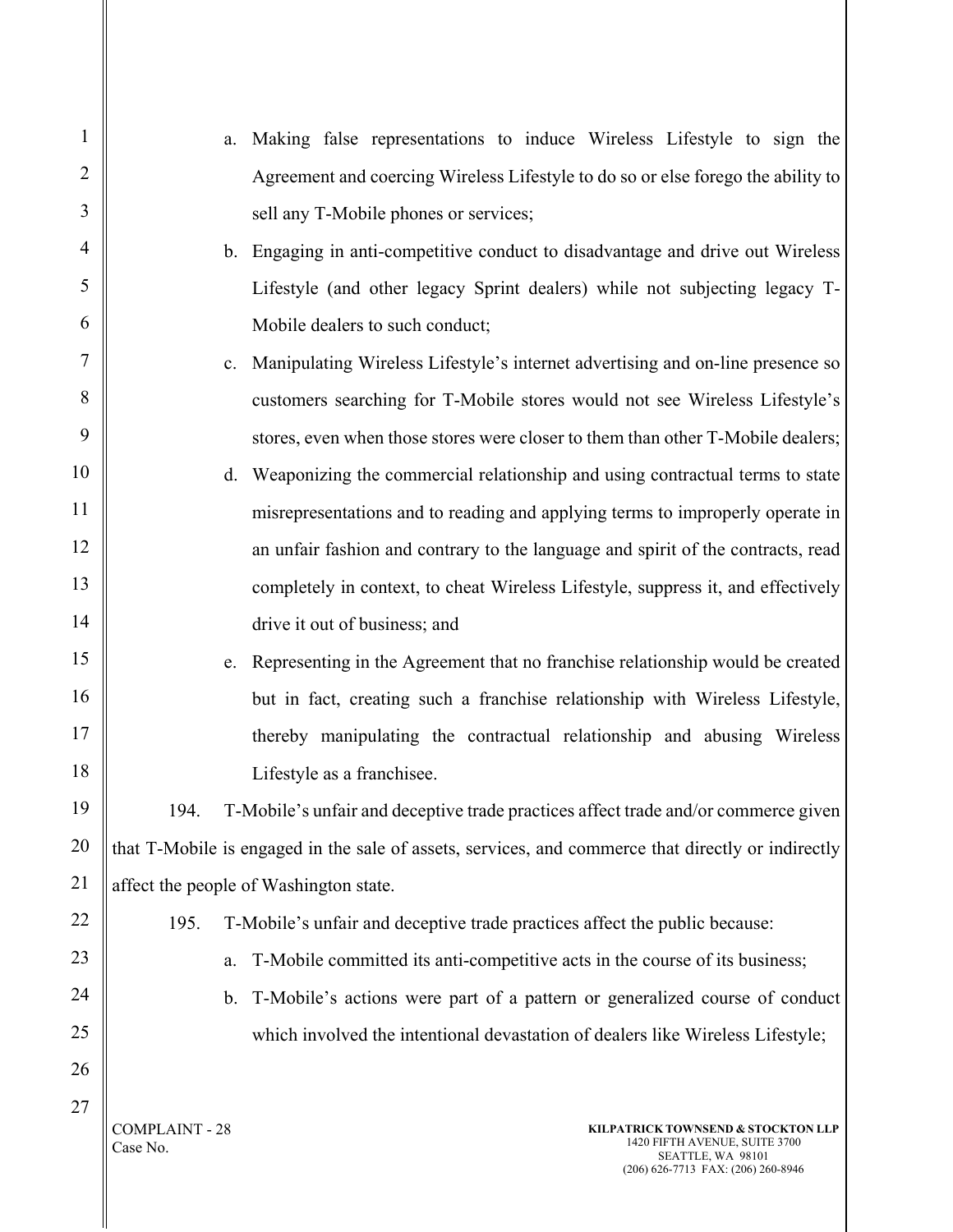| $\mathbf{1}$   |                            | T-Mobile's conduct is not isolated – it has engaged in a pattern and practice of<br>c.                                           |
|----------------|----------------------------|----------------------------------------------------------------------------------------------------------------------------------|
| $\overline{2}$ |                            | committing the wrongful actions and inactions addressed in this Demand – and                                                     |
| 3              |                            | is harmful to wireless dealers, employees, and customers;                                                                        |
| $\overline{4}$ |                            | T-Mobile has driven several viable and successful businesses out of the<br>d.                                                    |
| 5              |                            | marketplace;                                                                                                                     |
| 6              |                            | T-Mobile has not complied with the letter and spirit of the representations that<br>e.                                           |
| 7              |                            | it made to state and federal authorities to obtain approval of the Sprint-T-Mobile                                               |
| 8              |                            | merger;                                                                                                                          |
| 9              |                            | Given T-Mobile's pattern, there exists an ongoing potential for T-Mobile to<br>f.                                                |
| 10             |                            | continue its unlawful conduct; and                                                                                               |
| 11             |                            | T-Mobile's actions have affected and continue to affect a large number of<br>g.                                                  |
| 12             |                            | consumers.                                                                                                                       |
| 13             | 196.                       | T-Mobile's unfair and deceptive conduct is the actual and proximate cause of injury                                              |
| 14             |                            | to Wireless Lifestyle and has caused damages to Wireless Lifestyle in an amount to be determined                                 |
| 15             |                            | at trial, but certainly in excess of \$50 million.                                                                               |
| 16             | 197.                       | Wireless Lifestyle is entitled to an award of damages caused by T-Mobile's                                                       |
| 17             |                            | unlawful conduct, including reasonable attorneys' fees and statutory treble damages as provided                                  |
| 18             | by RCW 19.86.090.          |                                                                                                                                  |
| 19             |                            | <b>EIGHTH CLAIM FOR RELIEF: VIOLATION OF WASHINGTON FRANCHISE</b><br><b>INVESTMENT PROTECTION ACT, RCW §§ 19.100.010 ET SEQ.</b> |
| 20             | 198.                       | Wireless Lifestyle realleges, as if fully set forth herein, each and every allegation                                            |
| 21             |                            | contained in the preceding paragraphs.                                                                                           |
| 22             | 199.                       | Sprint was a franchisor and unlawfully sold an unregistered franchise in the State                                               |
| 23             |                            | of Washington in contravention of RCW 19.100. Upon information and belief, Sprint failed to file                                 |
| 24             |                            | a Notice of Claim for Exemption under WAC 460-80-100 and, in any event, was not exempt from                                      |
| 25             | registration requirements. |                                                                                                                                  |
| 26             |                            |                                                                                                                                  |
| 27             |                            |                                                                                                                                  |

 $\parallel$  COMPLAINT - 29 Case No.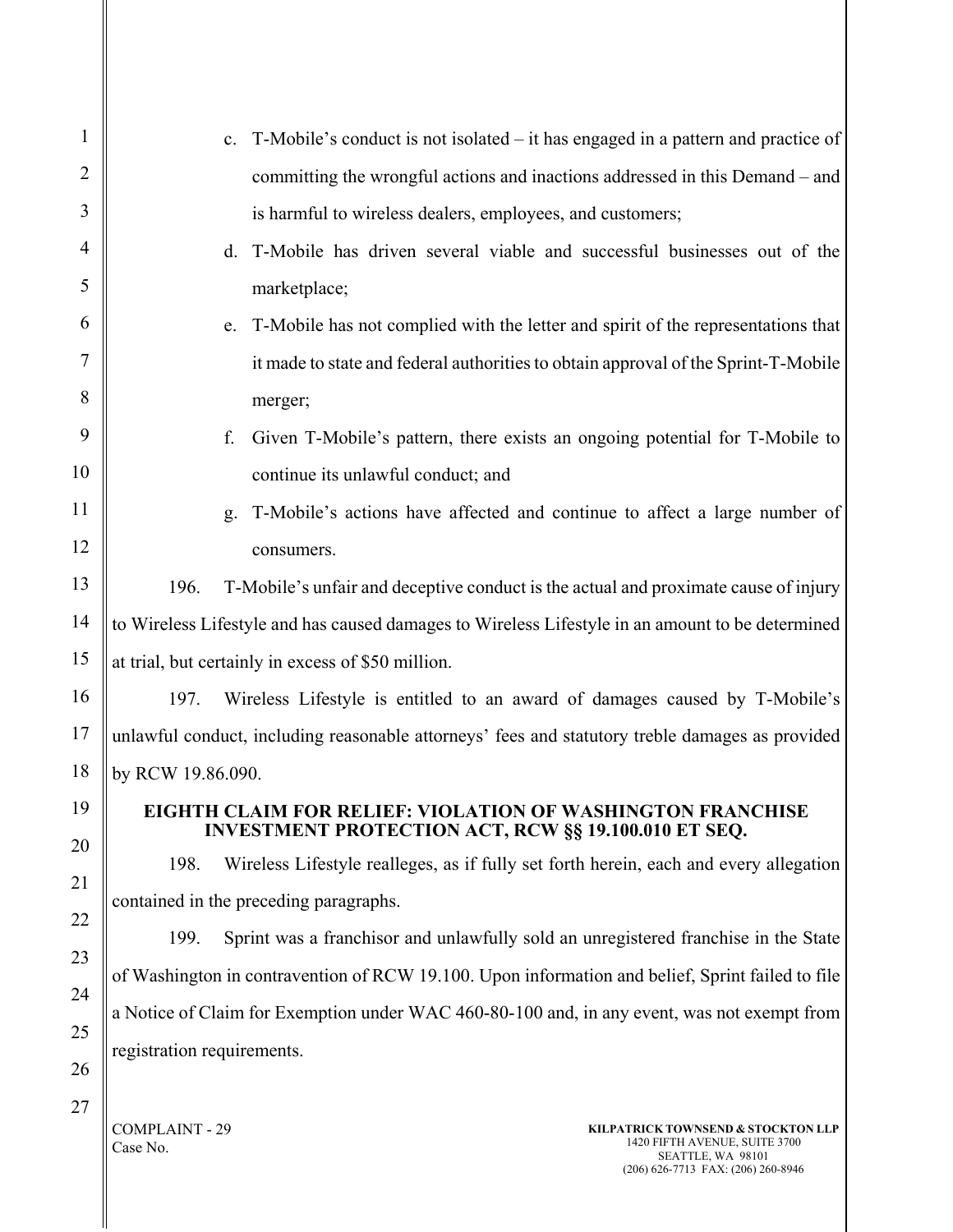| Likewise, T-Mobile is a franchisor and T-Mobile unlawfully sold an unregistered<br>$\mathbf{1}$<br>200.<br>franchise in the State of Washington in contravention of RCW 19.100. Upon information and<br>$\overline{2}$<br>3<br>belief, T-Mobile has failed to file a Notice of Claim for Exemption under WAC 460-80-100 and,<br>in any event, is thus not exempt from registration requirements.<br>4<br>As the acquiring entity, T-Mobile assumed Sprint's liabilities.<br>5<br>201.<br>T-Mobile's business model and mode of operation is in fact a "franchise" as defined<br>202.<br>6<br>$\overline{7}$<br>in RCW 19.100.010(6)(a) in that:<br>8<br>T-Mobile granted Wireless Lifestyle rights to engage in the business of<br>a.<br>offering, selling, and distributing goods and services under marketing plans pre-<br>9<br>designed by T-Mobile;<br>10<br>b. the business opportunity granted to Wireless Lifestyle was substantially<br>11<br>associated with a trademark, trade name, and other commercial symbols owned<br>12<br>by T-Mobile; and<br>13<br>T-Mobile collected disguised franchise fees from Wireless Lifestyle, which<br>14<br>c.<br>15<br>included, <i>inter alia</i> , forcing Wireless Lifestyle into a consignment model<br>whereby Wireless Lifestyle was forced to buy accessories from a particular<br>16<br>17<br>vendor and then sell at T-Mobile's prices with substantially reduced margins<br>18<br>and forcing Wireless Lifestyle to buy phones from T-Mobile and no other<br>19<br>source.<br>Specifically, and without limitation, T-Mobile acted unfairly and deceptively and<br>20<br>203.<br>engaged in an unfair method of competition in violation of RCW 19.100.180, by:<br>21<br>Failing to deal with Wireless Lifestyle in good faith;<br>22<br>a.<br>b. Requiring Wireless Lifestyle to purchase goods or services from T-Mobile or<br>23<br>from an approved source of supply in the absence of any lawful purpose<br>24<br>justified on business grounds;<br>25<br>26<br>27<br><b>COMPLAINT - 30</b><br>KILPATRICK TOWNSEND & STOCKTON LLP<br>1420 FIFTH AVENUE, SUITE 3700<br>Case No.<br>SEATTLE, WA 98101<br>(206) 626-7713 FAX: (206) 260-8946 |  |  |  |
|---------------------------------------------------------------------------------------------------------------------------------------------------------------------------------------------------------------------------------------------------------------------------------------------------------------------------------------------------------------------------------------------------------------------------------------------------------------------------------------------------------------------------------------------------------------------------------------------------------------------------------------------------------------------------------------------------------------------------------------------------------------------------------------------------------------------------------------------------------------------------------------------------------------------------------------------------------------------------------------------------------------------------------------------------------------------------------------------------------------------------------------------------------------------------------------------------------------------------------------------------------------------------------------------------------------------------------------------------------------------------------------------------------------------------------------------------------------------------------------------------------------------------------------------------------------------------------------------------------------------------------------------------------------------------------------------------------------------------------------------------------------------------------------------------------------------------------------------------------------------------------------------------------------------------------------------------------------------------------------------------------------------------------------------------------------------------------------------------------------------------------------------------------------------------------------------------------|--|--|--|
|                                                                                                                                                                                                                                                                                                                                                                                                                                                                                                                                                                                                                                                                                                                                                                                                                                                                                                                                                                                                                                                                                                                                                                                                                                                                                                                                                                                                                                                                                                                                                                                                                                                                                                                                                                                                                                                                                                                                                                                                                                                                                                                                                                                                         |  |  |  |
|                                                                                                                                                                                                                                                                                                                                                                                                                                                                                                                                                                                                                                                                                                                                                                                                                                                                                                                                                                                                                                                                                                                                                                                                                                                                                                                                                                                                                                                                                                                                                                                                                                                                                                                                                                                                                                                                                                                                                                                                                                                                                                                                                                                                         |  |  |  |
|                                                                                                                                                                                                                                                                                                                                                                                                                                                                                                                                                                                                                                                                                                                                                                                                                                                                                                                                                                                                                                                                                                                                                                                                                                                                                                                                                                                                                                                                                                                                                                                                                                                                                                                                                                                                                                                                                                                                                                                                                                                                                                                                                                                                         |  |  |  |
|                                                                                                                                                                                                                                                                                                                                                                                                                                                                                                                                                                                                                                                                                                                                                                                                                                                                                                                                                                                                                                                                                                                                                                                                                                                                                                                                                                                                                                                                                                                                                                                                                                                                                                                                                                                                                                                                                                                                                                                                                                                                                                                                                                                                         |  |  |  |
|                                                                                                                                                                                                                                                                                                                                                                                                                                                                                                                                                                                                                                                                                                                                                                                                                                                                                                                                                                                                                                                                                                                                                                                                                                                                                                                                                                                                                                                                                                                                                                                                                                                                                                                                                                                                                                                                                                                                                                                                                                                                                                                                                                                                         |  |  |  |
|                                                                                                                                                                                                                                                                                                                                                                                                                                                                                                                                                                                                                                                                                                                                                                                                                                                                                                                                                                                                                                                                                                                                                                                                                                                                                                                                                                                                                                                                                                                                                                                                                                                                                                                                                                                                                                                                                                                                                                                                                                                                                                                                                                                                         |  |  |  |
|                                                                                                                                                                                                                                                                                                                                                                                                                                                                                                                                                                                                                                                                                                                                                                                                                                                                                                                                                                                                                                                                                                                                                                                                                                                                                                                                                                                                                                                                                                                                                                                                                                                                                                                                                                                                                                                                                                                                                                                                                                                                                                                                                                                                         |  |  |  |
|                                                                                                                                                                                                                                                                                                                                                                                                                                                                                                                                                                                                                                                                                                                                                                                                                                                                                                                                                                                                                                                                                                                                                                                                                                                                                                                                                                                                                                                                                                                                                                                                                                                                                                                                                                                                                                                                                                                                                                                                                                                                                                                                                                                                         |  |  |  |
|                                                                                                                                                                                                                                                                                                                                                                                                                                                                                                                                                                                                                                                                                                                                                                                                                                                                                                                                                                                                                                                                                                                                                                                                                                                                                                                                                                                                                                                                                                                                                                                                                                                                                                                                                                                                                                                                                                                                                                                                                                                                                                                                                                                                         |  |  |  |
|                                                                                                                                                                                                                                                                                                                                                                                                                                                                                                                                                                                                                                                                                                                                                                                                                                                                                                                                                                                                                                                                                                                                                                                                                                                                                                                                                                                                                                                                                                                                                                                                                                                                                                                                                                                                                                                                                                                                                                                                                                                                                                                                                                                                         |  |  |  |
|                                                                                                                                                                                                                                                                                                                                                                                                                                                                                                                                                                                                                                                                                                                                                                                                                                                                                                                                                                                                                                                                                                                                                                                                                                                                                                                                                                                                                                                                                                                                                                                                                                                                                                                                                                                                                                                                                                                                                                                                                                                                                                                                                                                                         |  |  |  |
|                                                                                                                                                                                                                                                                                                                                                                                                                                                                                                                                                                                                                                                                                                                                                                                                                                                                                                                                                                                                                                                                                                                                                                                                                                                                                                                                                                                                                                                                                                                                                                                                                                                                                                                                                                                                                                                                                                                                                                                                                                                                                                                                                                                                         |  |  |  |
|                                                                                                                                                                                                                                                                                                                                                                                                                                                                                                                                                                                                                                                                                                                                                                                                                                                                                                                                                                                                                                                                                                                                                                                                                                                                                                                                                                                                                                                                                                                                                                                                                                                                                                                                                                                                                                                                                                                                                                                                                                                                                                                                                                                                         |  |  |  |
|                                                                                                                                                                                                                                                                                                                                                                                                                                                                                                                                                                                                                                                                                                                                                                                                                                                                                                                                                                                                                                                                                                                                                                                                                                                                                                                                                                                                                                                                                                                                                                                                                                                                                                                                                                                                                                                                                                                                                                                                                                                                                                                                                                                                         |  |  |  |
|                                                                                                                                                                                                                                                                                                                                                                                                                                                                                                                                                                                                                                                                                                                                                                                                                                                                                                                                                                                                                                                                                                                                                                                                                                                                                                                                                                                                                                                                                                                                                                                                                                                                                                                                                                                                                                                                                                                                                                                                                                                                                                                                                                                                         |  |  |  |
|                                                                                                                                                                                                                                                                                                                                                                                                                                                                                                                                                                                                                                                                                                                                                                                                                                                                                                                                                                                                                                                                                                                                                                                                                                                                                                                                                                                                                                                                                                                                                                                                                                                                                                                                                                                                                                                                                                                                                                                                                                                                                                                                                                                                         |  |  |  |
|                                                                                                                                                                                                                                                                                                                                                                                                                                                                                                                                                                                                                                                                                                                                                                                                                                                                                                                                                                                                                                                                                                                                                                                                                                                                                                                                                                                                                                                                                                                                                                                                                                                                                                                                                                                                                                                                                                                                                                                                                                                                                                                                                                                                         |  |  |  |
|                                                                                                                                                                                                                                                                                                                                                                                                                                                                                                                                                                                                                                                                                                                                                                                                                                                                                                                                                                                                                                                                                                                                                                                                                                                                                                                                                                                                                                                                                                                                                                                                                                                                                                                                                                                                                                                                                                                                                                                                                                                                                                                                                                                                         |  |  |  |
|                                                                                                                                                                                                                                                                                                                                                                                                                                                                                                                                                                                                                                                                                                                                                                                                                                                                                                                                                                                                                                                                                                                                                                                                                                                                                                                                                                                                                                                                                                                                                                                                                                                                                                                                                                                                                                                                                                                                                                                                                                                                                                                                                                                                         |  |  |  |
|                                                                                                                                                                                                                                                                                                                                                                                                                                                                                                                                                                                                                                                                                                                                                                                                                                                                                                                                                                                                                                                                                                                                                                                                                                                                                                                                                                                                                                                                                                                                                                                                                                                                                                                                                                                                                                                                                                                                                                                                                                                                                                                                                                                                         |  |  |  |
|                                                                                                                                                                                                                                                                                                                                                                                                                                                                                                                                                                                                                                                                                                                                                                                                                                                                                                                                                                                                                                                                                                                                                                                                                                                                                                                                                                                                                                                                                                                                                                                                                                                                                                                                                                                                                                                                                                                                                                                                                                                                                                                                                                                                         |  |  |  |
|                                                                                                                                                                                                                                                                                                                                                                                                                                                                                                                                                                                                                                                                                                                                                                                                                                                                                                                                                                                                                                                                                                                                                                                                                                                                                                                                                                                                                                                                                                                                                                                                                                                                                                                                                                                                                                                                                                                                                                                                                                                                                                                                                                                                         |  |  |  |
|                                                                                                                                                                                                                                                                                                                                                                                                                                                                                                                                                                                                                                                                                                                                                                                                                                                                                                                                                                                                                                                                                                                                                                                                                                                                                                                                                                                                                                                                                                                                                                                                                                                                                                                                                                                                                                                                                                                                                                                                                                                                                                                                                                                                         |  |  |  |
|                                                                                                                                                                                                                                                                                                                                                                                                                                                                                                                                                                                                                                                                                                                                                                                                                                                                                                                                                                                                                                                                                                                                                                                                                                                                                                                                                                                                                                                                                                                                                                                                                                                                                                                                                                                                                                                                                                                                                                                                                                                                                                                                                                                                         |  |  |  |
|                                                                                                                                                                                                                                                                                                                                                                                                                                                                                                                                                                                                                                                                                                                                                                                                                                                                                                                                                                                                                                                                                                                                                                                                                                                                                                                                                                                                                                                                                                                                                                                                                                                                                                                                                                                                                                                                                                                                                                                                                                                                                                                                                                                                         |  |  |  |
|                                                                                                                                                                                                                                                                                                                                                                                                                                                                                                                                                                                                                                                                                                                                                                                                                                                                                                                                                                                                                                                                                                                                                                                                                                                                                                                                                                                                                                                                                                                                                                                                                                                                                                                                                                                                                                                                                                                                                                                                                                                                                                                                                                                                         |  |  |  |
|                                                                                                                                                                                                                                                                                                                                                                                                                                                                                                                                                                                                                                                                                                                                                                                                                                                                                                                                                                                                                                                                                                                                                                                                                                                                                                                                                                                                                                                                                                                                                                                                                                                                                                                                                                                                                                                                                                                                                                                                                                                                                                                                                                                                         |  |  |  |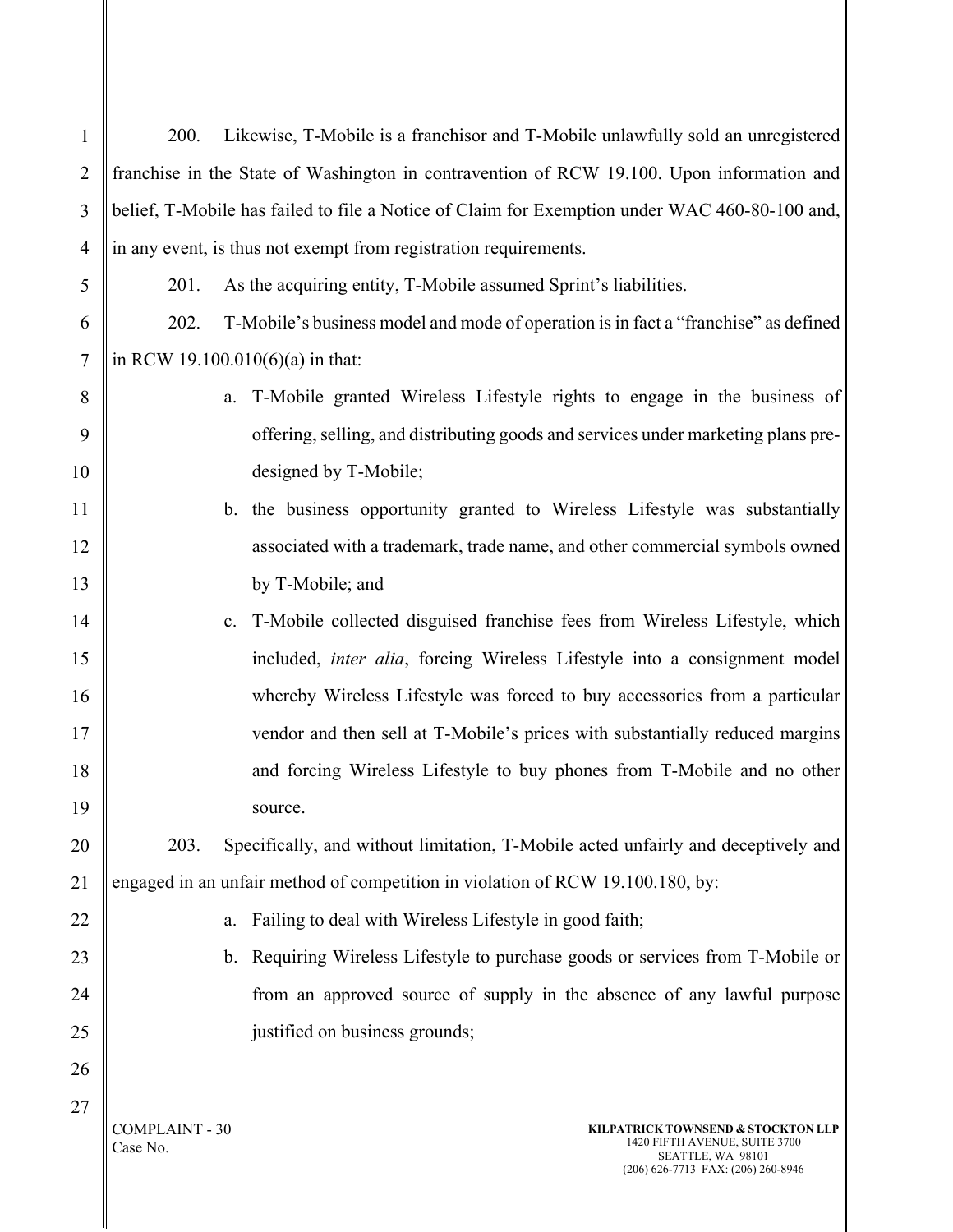| $\mathbf{1}$   | Unreasonably and arbitrarily discriminating between legacy T-Mobile dealers<br>c.                                             |  |
|----------------|-------------------------------------------------------------------------------------------------------------------------------|--|
| $\overline{2}$ | and legacy Sprint dealers, such as Wireless Lifestyle, in business dealings;                                                  |  |
| 3              | d. Requiring Wireless Lifestyle to assent to a release or waiver which would                                                  |  |
| $\overline{4}$ | relieve T-Mobile from liability imposed by RCW 19.100.180;                                                                    |  |
| 5              | Unreasonably and unnecessarily imposing on Wireless Lifestyle standards of<br>e.                                              |  |
| 6              | conduct such as forcing Wireless Lifestyle to purchase security equipment that                                                |  |
| $\tau$         | complied with only T-Mobile's specifications, mandating that new hires be                                                     |  |
| 8              | approved by T-Mobile, and mandating a minimum number of people on sales                                                       |  |
| 9              | floors at all times;                                                                                                          |  |
| 10             | Refusing to renew without fairly compensating Wireless Lifestyle for the fair<br>f.                                           |  |
| 11             | market value and good will;                                                                                                   |  |
| 12             | Threatening to and actually terminating Wireless Lifestyle's stores before the<br>g.                                          |  |
| 13             | expiration of its terms without good cause; and                                                                               |  |
| 14             | h. Acting inconsistent with representations made to federal and state authorities                                             |  |
| 15             | concerning commitments not to shut down productive stores or reduce                                                           |  |
| 16             | employment.                                                                                                                   |  |
| 17             | As a result of T-Mobile's violations of franchise law, Wireless Lifestyle has<br>204.                                         |  |
| 18             | suffered damages in an amount to be determined at trial, but certainly in excess of \$50 million.                             |  |
| 19             | 205.<br>Wireless Lifestyle has suffered damages by reason of T-Mobile's violation of RCW                                      |  |
| 20             | 19.100 and is entitled to an award of damages thereof, including statutory treble damages as                                  |  |
| 21             | provided by RCW 19.100.190(3).                                                                                                |  |
| 22             | NINTH CLAIM FOR RELIEF: UNJUST ENRICHMENT, QUANTUM MERUIT, OR<br><b>DISGORGEMENT</b>                                          |  |
| 23             | Wireless Lifestyle realleges, as if fully set forth herein, each and every allegation<br>206.                                 |  |
| 24             | contained in the preceding paragraphs.                                                                                        |  |
| 25             | To the extent that the Court determines a valid contractual relationship did not exist<br>207.                                |  |
| 26             | between Defendants and Wireless Lifestyle (because the Sprint contract expired and the T-Mobile                               |  |
| 27             | <b>COMPLAINT - 31</b><br>KILPATRICK TOWNSEND & STOCKTON LLP<br>1420 FIFTH AVENUE, SUITE 3700<br>Case No.<br>SEATTLE, WA 98101 |  |

(206) 626-7713 FAX: (206) 260-8946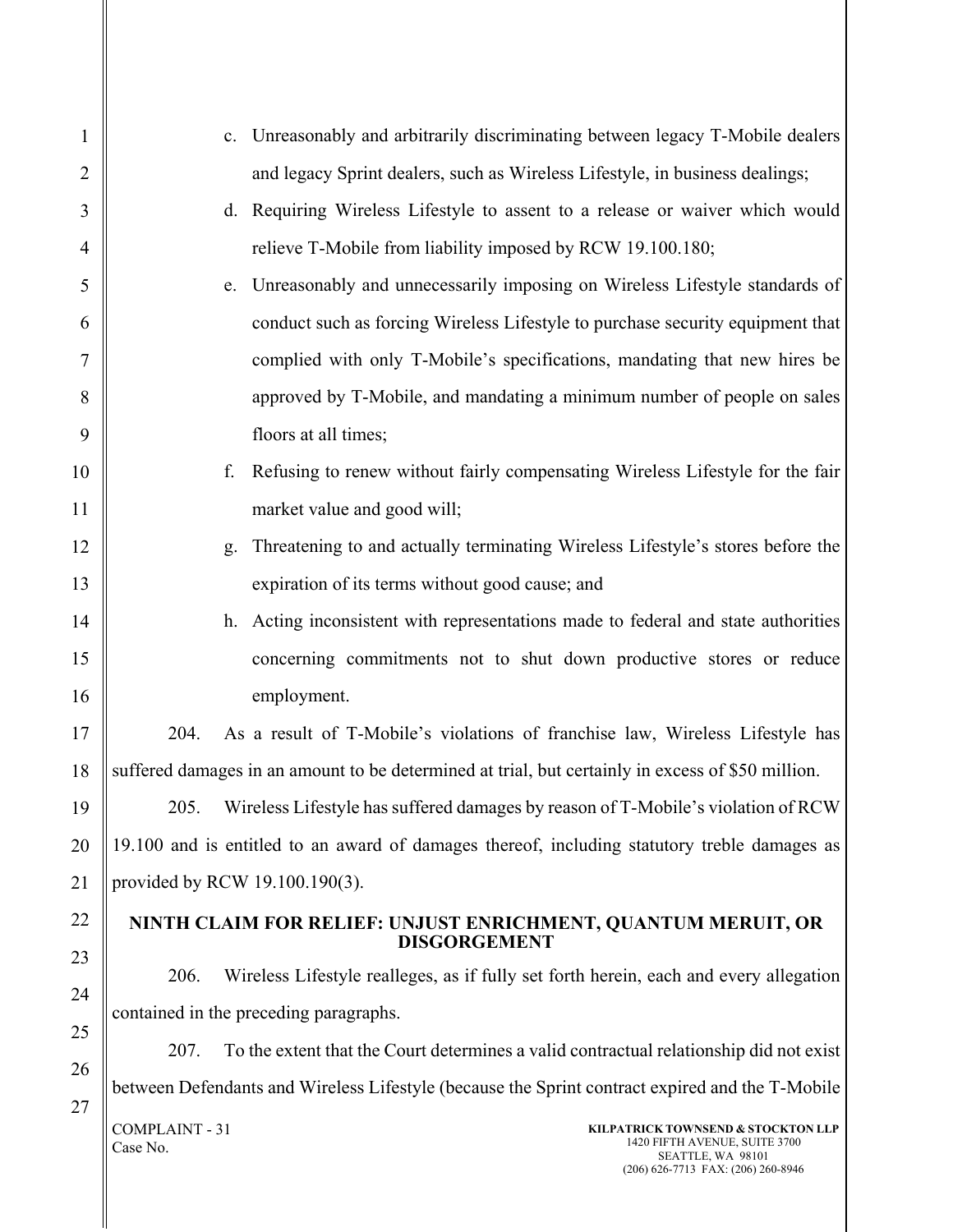1 2 3 contracts were invalid), Defendants should be required to compensate Wireless Lifestyle for its services, and the loss of its stores under the theories of unjust enrichment, quantum meruit, and disgorgement.

208. Defendants received a benefit from the operation of stores and sales of Defendants' goods and services and in forcing Wireless Lifestyle to close its stores.

209. These benefits were conferred at Wireless Lifestyle's expense.

210. Under the circumstances, it would be unjust for Defendants to retain the benefit without fairly compensating Wireless Lifestyle.

211. Further, T-Mobile should have to disgorge benefits flowing from its fraud.

212. Wireless Lifestyle is entitled to compensation or disgorgement in an amount to be determined at trial, but certainly in excess of \$50 million.

### **TENTH CLAIM FOR RELIEF: VIOLATION OF ILLINOIS'S CONSUMER FRAUD AND DECEPTIVE BUSINESS PRACTICES ACT, 815 ILL. COMP. STAT. 505/2**

213. Wireless Lifestyle realleges, as if fully set forth herein, each and every allegation contained in the preceding paragraphs.

214. T-Mobile actions, as alleged above, constitute deceptive acts and practices under the Illinois Consumer Fraud and Deceptive Business Practices Act.

215. T-Mobile intended that Wireless Lifestyle rely on its deceptive and false representations, and T-Mobile admitted material facts about its post-merger plans in its discussions with Wireless Lifestyle.

216. T-Mobile engaged in these deceptive acts in the course of trade or commerce;

217. T-Mobile's deceptive acts and practices affect the market generally and implicate consumer protection concerns.

218. T-Mobile's conduct, as alleged above impacted Wireless Lifestyle business, operations, locations, employees, and consumers in Illinois, and are subject to Illinois's Consumer Fraud and Deceptive Business Practices Act.

COMPLAINT - 32 Case No.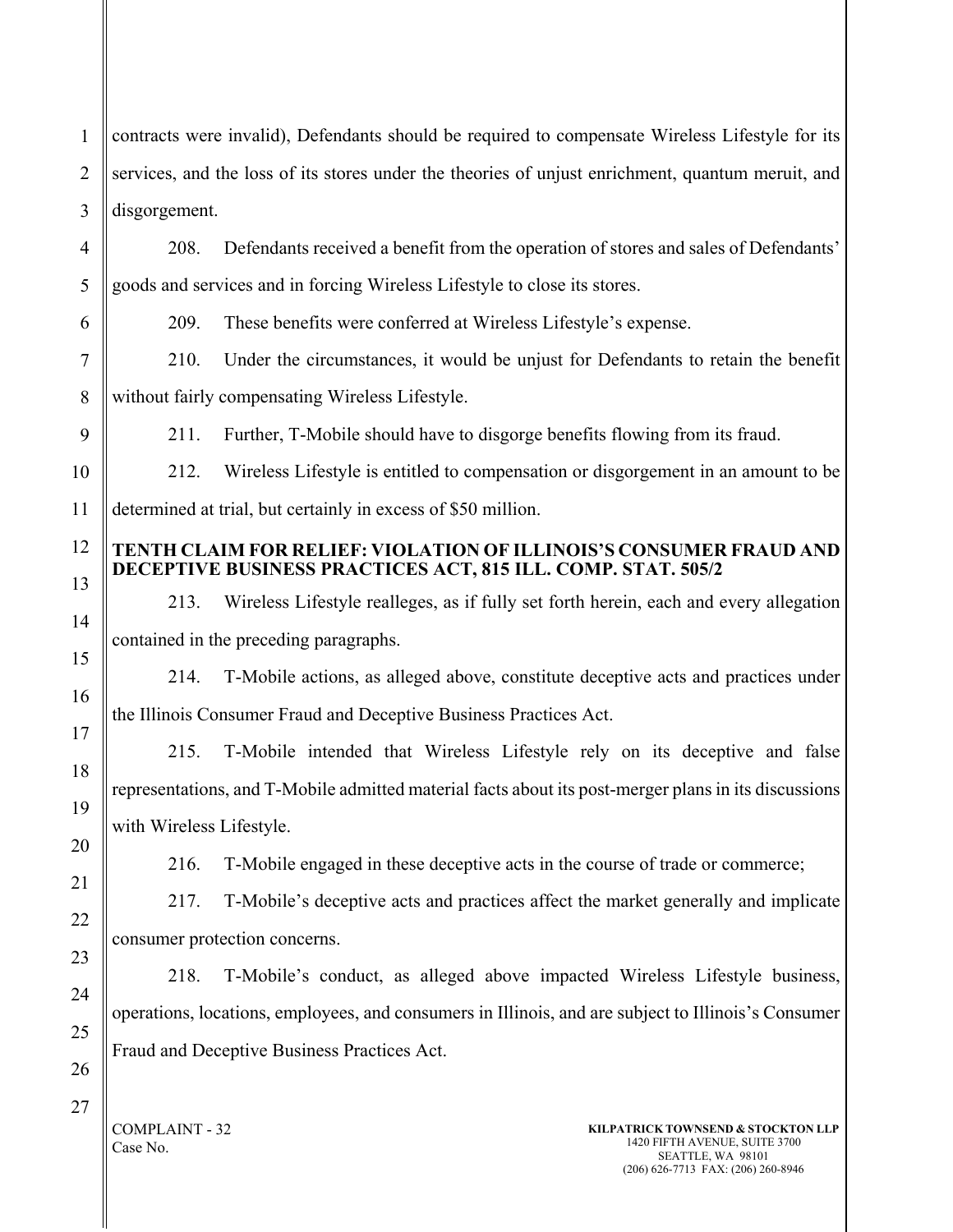219. T-Mobile's deceptive acts are the actual and proximate causes of injury to Wireless Lifestyle in Illinois and have caused damage to Wireless Lifestyle in an amount to be determined at trial.

### **ELEVENTH CLAIM FOR RELIEF: VIOLATION OF CALIFORNIA'S UNFAIR COMPETITION LAW, § CAL. BUS. PROF. CODE § 17200**

220. Wireless Lifestyle realleges, as if fully set forth herein, each and every allegation contained in the preceding paragraphs.

221. California's Unfair Competition Law ("UCL"), Cal. Bus. Prof. Code § 17200, prohibits "any unlawful, unfair or fraudulent business act or practice," as well as any "unfair, deceptive, untrue or misleading advertising."

222. T-Mobile actions as alleged above constitute unlawful, unfair and fraudulent business acts and practices including.

223. T-Mobile's conduct and representations were likely to deceive Wireless Lifestyle and members of the public.

224. T-Mobile's conduct and representations motivated Wireless Lifestyle to act or refrain from action based on the truth or falsity of T-Mobile's actions and representations.

225. T-Mobile's conduct, as alleged above impacted Wireless Lifestyle's business, operations, locations, employees, and consumers in California, and are subject to the California Unfair Competition Law.

226. T-Mobile's unfair and fraudulent conduct is the actual and proximate cause of injury to Wireless Lifestyle. As a result of its unfair and fraudulent business practices, T-Mobile profited from Wireless Lifestyle and Wireless Lifestyle is entitled to restitution in an amount to be determined at trial.

# **TWELFTH CLAIM FOR RELIEF: VIOLATION OF NEW JERSEY'S CONSUMER FRAUD ACT, § 56:8-2**

227. Wireless Lifestyle realleges, as if fully set forth herein, each and every allegation contained in the preceding paragraphs.

COMPLAINT - 33 Case No.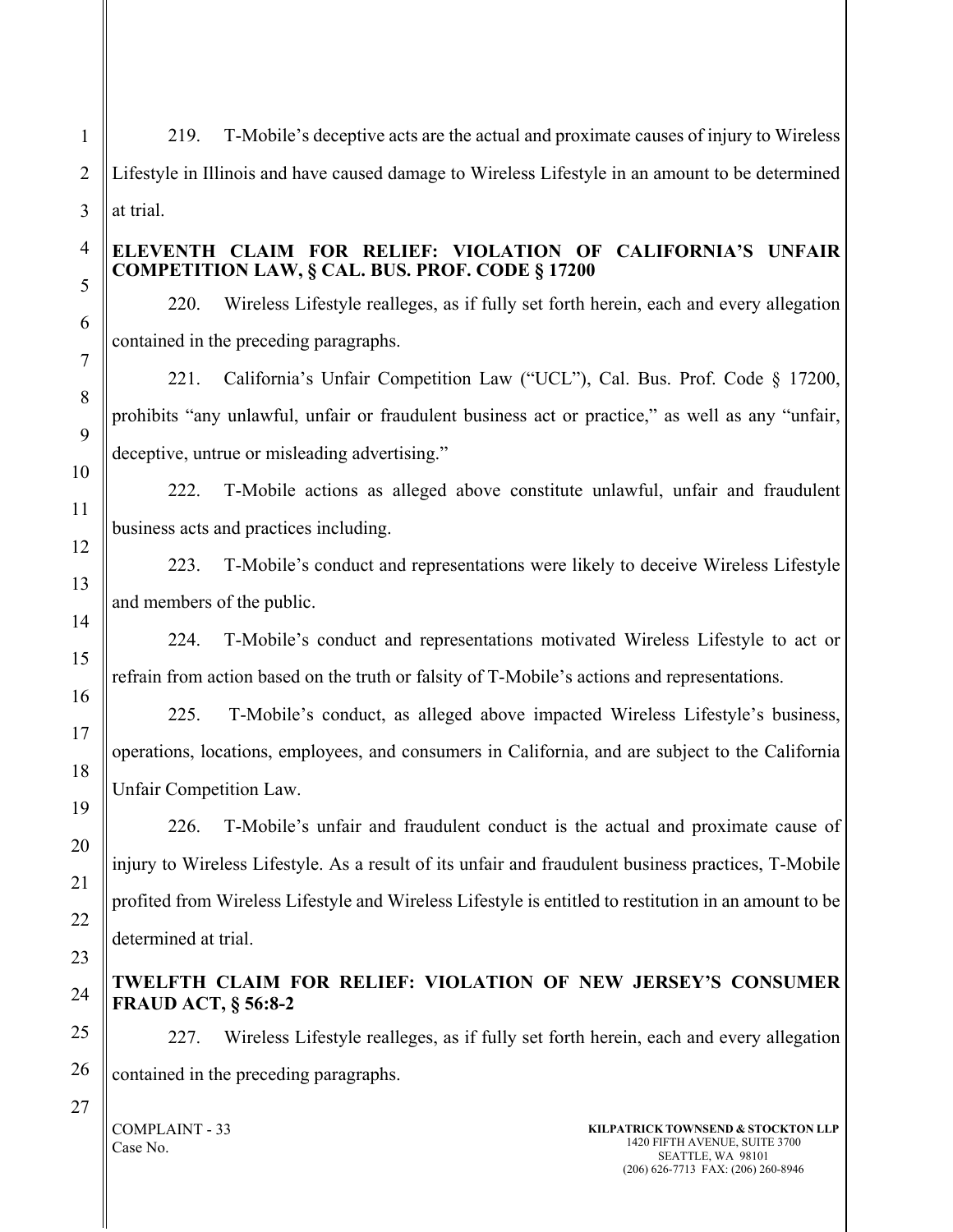| $\mathbf{1}$   | New Jersey's Consumer Fraud Act ("NJCFA"), N.J. Stat. Ann. § 56:8-2, prohibits<br>228.                                                                              |  |  |
|----------------|---------------------------------------------------------------------------------------------------------------------------------------------------------------------|--|--|
| $\overline{2}$ | "the act, use, or employment by any person of any unconscionable commercial practice, deception,                                                                    |  |  |
| 3              | fraud, false pretense, false promise, misrepresentation  in connection with the sale or                                                                             |  |  |
| $\overline{4}$ | advertisement of any merchandise."                                                                                                                                  |  |  |
| 5              | T-Mobile actions as alleged above were unconscionable, deceptive, and fraudulent<br>229.                                                                            |  |  |
| 6              | commercial practices within the scope of New Jersey's Consumer Fraud Act.                                                                                           |  |  |
| 7              | T-Mobile's conduct, as alleged above impacted Wireless Lifestyle's business,<br>230.                                                                                |  |  |
| 8              | operations, locations, employees, and consumers in New Jersey, and are subject to New Jersey's                                                                      |  |  |
| 9              | Consumer Fraud Act.                                                                                                                                                 |  |  |
| 10             | T-Mobile's unconscionable, deceptive, and fraudulent commercial practices are the<br>231.                                                                           |  |  |
| 11             | actual and proximate cause of injury to Wireless Lifestyle, and Wireless Lifestyle is entitled to                                                                   |  |  |
| 12             | recover damages in an amount to be determined at trial.                                                                                                             |  |  |
| 13             | <b>PRAYER FOR RELIEF</b>                                                                                                                                            |  |  |
| 14             | Accordingly, Wireless Lifestyle respectfully requests that the Court grant it the following                                                                         |  |  |
| 15             | relief:                                                                                                                                                             |  |  |
| 16             | Enter an award in favor of Wireless Lifestyle and against Defendants on each of<br>A.                                                                               |  |  |
| 17             | Wireless Lifestyle's claims for relief;                                                                                                                             |  |  |
| 18             | <b>B.</b><br>Award Wireless Lifestyle its actual damages, which exceed \$50 million, plus                                                                           |  |  |
| 19             | statutory treble damages, punitive damages, pre and post-judgment interest, attorneys' fees, and                                                                    |  |  |
| 20             | costs as allowed by law; and                                                                                                                                        |  |  |
| 21             | Grant Wireless Lifestyle such other and further relief as is just and proper.<br>$C_{\cdot}$                                                                        |  |  |
| 22             | <b>JURY TRIAL REQUEST</b>                                                                                                                                           |  |  |
| 23             | Wireless Lifestyle requests trial by jury on all issues so triable, as raised by its above                                                                          |  |  |
| 24             | claims.                                                                                                                                                             |  |  |
| 25             |                                                                                                                                                                     |  |  |
| 26             | Respectfully submitted this 12 <sup>th</sup> day of January 2022.                                                                                                   |  |  |
| 27             | KILPATRICK TOWNSEND & STOCKTON LLP                                                                                                                                  |  |  |
|                | <b>COMPLAINT - 34</b><br>KILPATRICK TOWNSEND & STOCKTON LLP<br>1420 FIFTH AVENUE, SUITE 3700<br>Case No.<br>SEATTLE, WA 98101<br>(206) 626-7713 FAX: (206) 260-8946 |  |  |